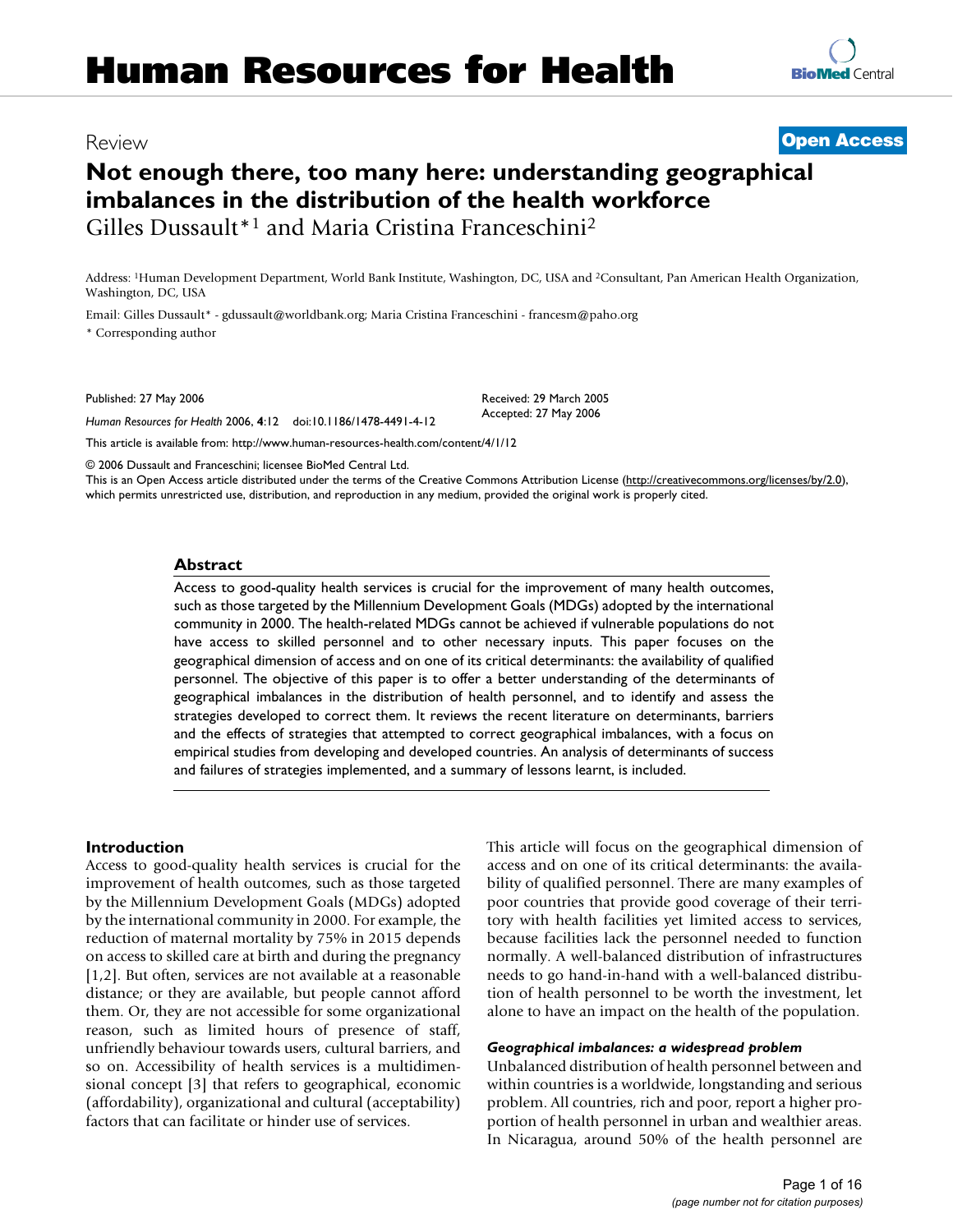concentrated in the capital, Managua, which comprises only one-fifth of the country's population [4]. In Mexico, it is estimated that 15% of all physicians are unemployed, underemployed or inactive. Yet despite this apparent surplus, rural posts remain unfilled [5]. Indonesia's vast size and difficult terrain presents an enormous obstacle for the delivery of health services and for a balanced distribution of health personnel. Doctors and nurses are reluctant to relocate to remote islands and forest locations that offer poor communications with the rest of the country and few amenities for health professionals and their families [6].

In Bangladesh the metropolitan areas contain around 15% of the country's population but 35% of doctors and 30% of nurses, in government positions. Since there are virtually no doctors or nurses in the private sector outside the metropolitan areas, the geographical concentration of these providers in the metropolitan areas is even greater [7]. In Brazil in 1995, the number of physicians per 1000 population by region varied from 0.52 and 0.66 in the poorer regions of the north and the northeast to 1.75 and 2.05 in the states of São Paulo and Rio de Janeiro, in the richer southeast region. The average for the whole country was 1.19. This gap in favor of richer regions is smaller than it was 25 years earlier, thanks to efforts to expand the coverage of the population by public services. But "the low incomes of the population have discouraged the settlement of doctors" in the poorer regions [8]. In Ghana in 1997, 1087 of the 1247 (87.2%) general physicians worked in the urban regions, although 66% of the population lives in the rural areas [9,10]. At a recent OECD meeting of experts on human resources planning, the 20 countries represented reported maldistribution problems [11]. But unlike poor countries, richer ones can mitigate the effects of maldistribution through strategies such as transfer by air or telemedicine.

The imbalanced distribution of health personnel can contribute to great disparities in health outcomes between the rural and urban population. In Mexico, life expectancy for the rural population is 55 years, while in urban areas it is 71 years. In the wealthier northern part of the country, infant mortality is 20/1000, compared to 50/1000 in the poorer southern states [12].

Urban areas are more attractive to health care professionals for their comparative social, cultural and professional advantages [13]. Large metropolitan centers offer more opportunities for career and educational advancement, better employment prospects for health professionals and their family (i.e. spouse), easier access to private practice (an important factor in countries where public salaries are low) and lifestyle-related services and amenities, and better access to education opportunities for their children [6,14,15]. In addition, the low status often conferred to

those working in rural and remote areas further contributes to health professionals' preference for settling in urban areas, where positions are perceived as more prestigious [16,17].

While it is in the most remote and underserved areas that health problems are more prominent, this being particularly true for low-income countries [6], urban, wealthier areas often report having too many staff, particularly doctors, as in Côte d'Ivoire, where some doctors remain unemployed in Abidjan, the principal city [18]. Overstaffing in urban areas can lead to underuse of skilled personnel while increasing the total cost of health care system. Paradoxically, instead of encouraging movement of staff towards rural areas, excess numbers of health professionals in urban areas often promote external "brain drain", as professionals start leaving for employment opportunities abroad.

In the last 15 years, as they engaged in reform initiatives aimed at addressing issues of equity in health care and improving the health status of the poor, policy-makers faced the challenge of ensuring that remote and poorly served areas are staffed. Few countries, with notable exceptions (Brazil, Cuba, Iran, Thailand), however, addressed the issue in a systematic and comprehensive manner, and piecemeal interventions have produced rather disappointing results.

Our objective is to offer a better understanding of the determinants of the geographical distribution of health personnel, and to identify and assess strategies to influence it. We review the recent literature on determinants and barriers, and the effects of strategies that attempted to correct geographical imbalances, with a focus on low- and middle-income countries, but also on lessons from richer countries. An analysis of determinants of success and failure of strategies implemented is included. The research for this article relied on an Internet search of web sites and publications on health professionals worldwide and a review, covering the 1995-2004 period, of documents, publications and unpublished reports on distribution of human resources for health.

#### *Approaches to understanding geographical imbalances*

Two main approaches to the geographical distribution of health personnel have been identified: economic and normative. From the point of view of economics, the distribution of health professionals is a function of the health care labour market. Imbalances arise when there is a disequilibrium between supply and demand for labour in a given geographical area. From this perspective, as real wages increase, more health professionals will be willing to be employed and more people will enter the health professions, leading, in the long run, to a new equilibrium and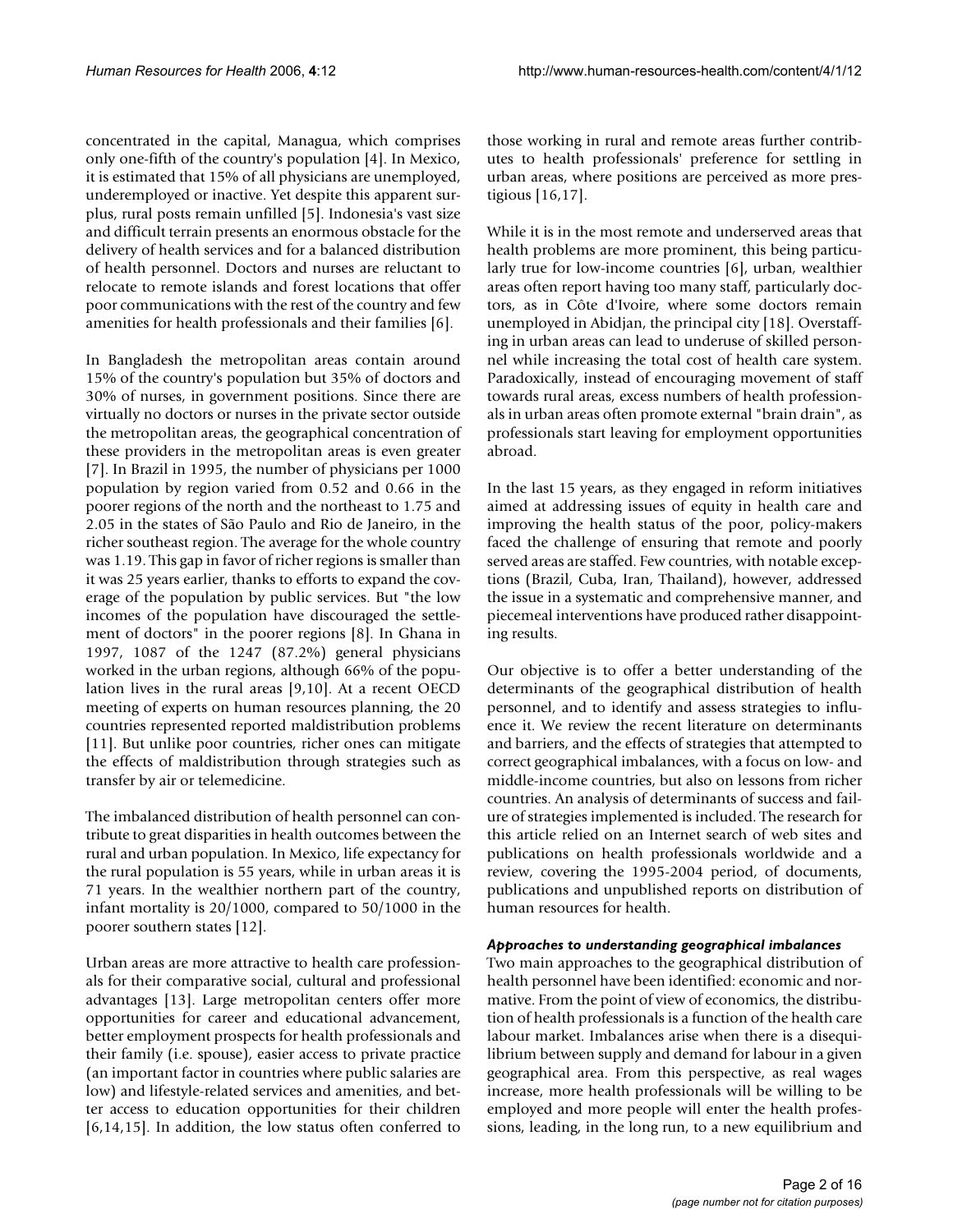a more balanced distribution of health professionals. This theory predicts that imbalances of health workers can be prevented by establishing a competitive labor market [11].

However, it has been shown that economics is just one factor affecting a health professional's decision as to where to locate his/her practice [19]. Professional, personal, educational and social/lifestyle-related factors can greatly influence job-related decisions. It has also been shown that the health care labour market is not a competitive market, since there usually are substantial entry regulations, information asymmetries and other market failures [11,20].

The normative view defines imbalances in terms of comparison of a certain staff density with some standard or social norm [11]. It leads to emphasizing the role of planning in achieving a balanced distribution of human resources for health (HRH). The norm of reference can be one defined by professional organizations, by government policy, or simply by using a certain region as a comparator. From that perspective, variations in professional density from the defined standard across a geographical area are considered imbalances. By definition there is subjectivity involved in establishing these standards, as well as methodological problems such as defining what is a doctor – or even more complex, what is a nurse (definitional issues arise from variations in how different jurisdictions define the scope of practice of health professionals).

Normative approaches usually use full-time equivalent (FTE) ratios of doctors, nurses, etc., to population. This also has serious limitations, as it says nothing about the productivity of personnel or about the needs of the population, two variables that can show huge differences between countries and within the same country.

Far from being contradictory, the normative and the economic perspectives complement one another. While the normative view focuses on the need and supply side of the health labour market, the economic view tackles the demand and financial incentives needed so that demand will match supply [21].

Standard location theory has been used to predict and explain choices of practice location by health professionals [11,22,23]. It uses the concept of utility function to describe locational preferences of health professionals [22]. The utility function assumes that a number of factors can affect the relative attractiveness of a certain area and play a role in a professional's decision to locate his/her practice [11], a choice decided on the basis of the alternatives that maximize one's utility.

Income is only one variable at work. Dionne [22] has found that quality of leisure, distance to central cities, average income and presence of a hospital significantly increase the probability of having at least one physician in a given town. A study in Norway found that younger physicians tended to prefer leisure to higher income [24]. The same study found that physicians who reported high workload stated a desire to move to an area where workload was lower, while physicians with fewer patients did not express a desire to move [24]. The implications of the interdependence of factors affecting job-related decisions is that the distribution of health professionals may not follow demand only, but also amenities.

The geographical dispersion of health professionals has also been studied through the analysis of average distance circles that map professionals' changing mobility over time [25]. This model assumes an interplay between individual factors to locate practice and a given structure (e.g. medical education). This model can facilitate understanding of the implications of community-based training on ability to retain personnel, changes in the mobility of male and female providers and career trajectories for different health professions [25].

# *Determinants of variations in the geographical distribution of HRH*

Variations are the result of a mix of decisions by individuals, communities and governments, which are in turn influenced by personal, professional, organizational, economic, political and cultural factors. Rural-urban inequities, inadequate medical education systems, migration, public-to-private brain drain and inadequate payment incentives are just some of the factors identified as contributing to an imbalanced supply of health personnel.

These factors often interrelate and affect one another in many ways. For example, inadequate remuneration and working conditions result in personnel resisting redeployment, as well as promoting rural-to-urban migration [26]. As health professionals concentrate in urban areas and seek career advancement there, they may soon opt to work in the private sector, which may be the reason to move to an urban area in the first place. Consequently, rural-tourban brain drain is compounded by public-to-private brain drain [26]. Ultimately, the inequitable socioeconomic development of rural compared to urban areas presents the main constraint for achieving a balanced distribution of HRH [13].

Bilodeau and Leduc [27], when discussing factors affecting retention of health personnel in rural and remote areas, define three categories of factors affecting health personnel's motivation to practise in these locations: personal (age, gender, education, etc.), professional (special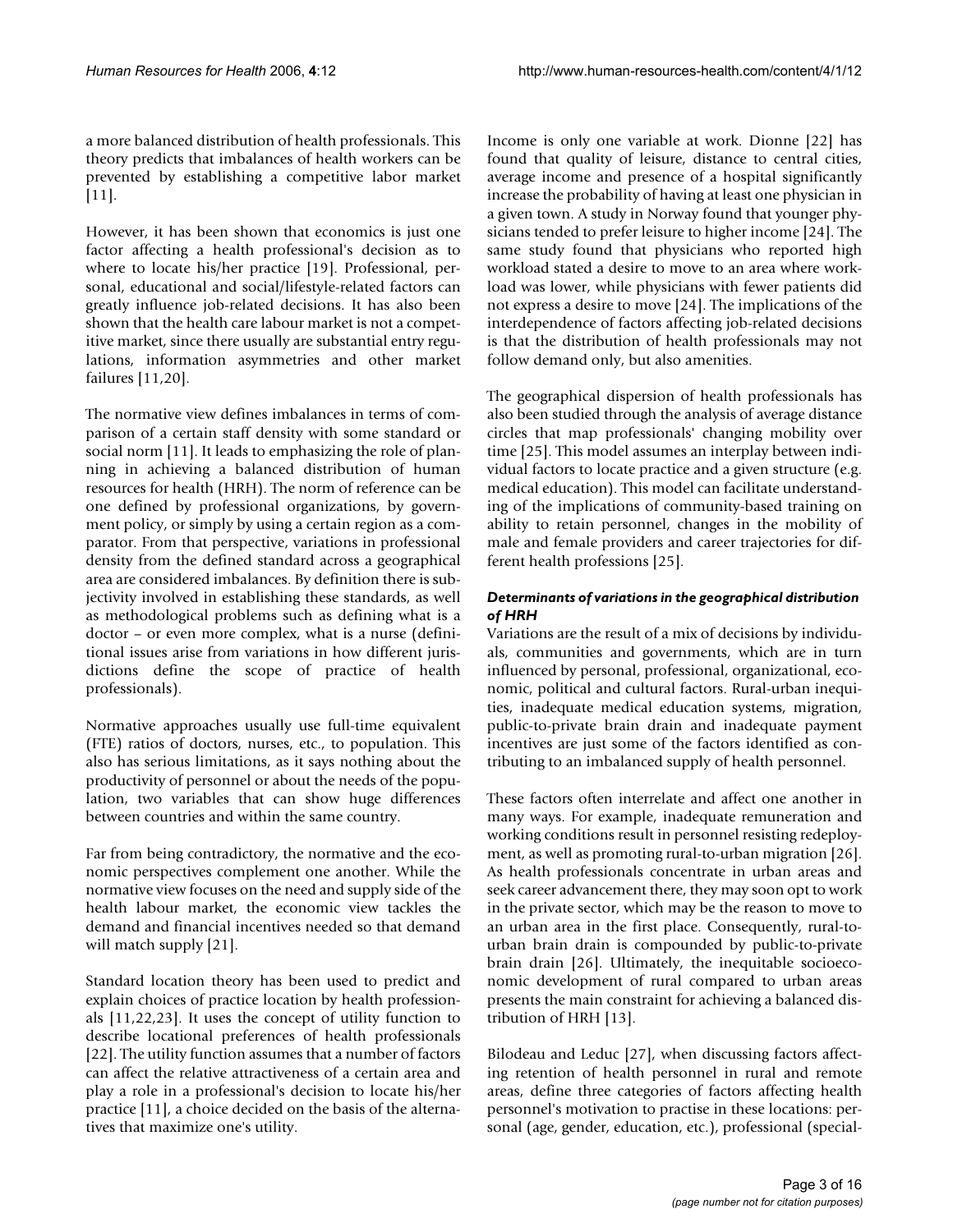ization, working hours, incentives, etc.), and contextual/ environmental (community amenities, quality of life, population's educational level, etc). The authors further define three distinct decisional phases affecting the retention of health professionals in rural and remote areas: attraction, installation and maintenance. Attraction is defined as "a positive attitude regarding the exercise of medicine in rural and isolated areas, which does not necessarily conduce to installation." Installation consists in the realization of attraction and the decision to practise in a determined area. Maintenance of practice takes place as a result of experiencing living and working in a given area. In each decisional phase, various personal, professional and contextual/environmental factors shape the individual's experience and consequently the decision to relocate.

In our literature review, we identified at least five categories of determinants that affect geographical distribution: individual; organizational; factors related to the health care and educational systems; institutional structures; and the broader sociocultural environment.

## *Individual factors*

These include a person's social background, ethnicity, age, gender, education, values, beliefs, etc. Growing up in a rural community has been associated with higher probability to practise in rural areas [19]. Women are less prone to accept rural posts and are underrepresented in rural areas [28]. Younger individuals typically have fewer family responsibilities and are more prepared to move or migrate. The presence of family members in rural and remote areas increases the probability that an individual will consider these areas for the establishment of his/her practice [27]. The decision of where to practice is also influenced by an individual's expectations and career advancement plans.

As more females enter the medical profession, the need to understand gender-related differences in terms of specialty preference, geographical location of practice and other characteristics becomes increasingly important. An increasing female medical workforce may not result in more physicians working in rural areas. Comparisons between male and female physicians in the United States have shown that women tend to prefer urban locations, where they have access to salaried work in institutional settings [29]. A study in Bangladesh found that female doctors rarely live in the same village as their assigned post and have higher overall absentee rates. The study suggests that married women doctors will likely live where their husband's jobs are [30].

With women being less likely to accept positions in remote areas, the changing gender composition of health

professions has the potential to affect the supply of personnel to rural areas and alter the impact of strategies developed to correct imbalances. In addition, this gender differential has important policy implications, as in many places in the world women are not allowed to be seen by male doctors, making an already skewed availability of health care services even worse for rural women [30].

## *Organizational environment*

Management style, incentives and career structures, salary scales, recruitment, posting and retention practices are some of the organizational factors that can influence the geographical distribution of personnel. In poor countries, remuneration is usually low and working conditions unsatisfactory. Remuneration, in particular, seems to constitute the most basic influence on retention of health professionals [31]. Health workers often resort to coping strategies, such as adding private practice to their public employment, to overcome unsatisfactory remuneration and working conditions [32,26]. A study in Bihar, India, found that three of four medical officers assigned to a health post were not present in the month of the researchers' visit, but still drew their salaries. Two doctors did not live near the post location and were reported to be busy with their private practices elsewhere. The officer in charge did not complain because the presence of other doctors would interfere with his own private practice [33]. In Angola in the mid-1990s, doctors could earn the equivalent of their weekly salary in one hour of private work [34].

It has been proposed that the low numbers of physicians in rural area has more to do with retention than with recruitment [35], as heavy workloads and professional isolation act as stimuli to look for better working conditions. In Australia, average weekly hours worked are higher for rural practitioners [15]. In Indonesia [6] and Thailand [36,37], rural development plans successfully placed health centres and hospitals in most districts. However, lack of concomitant efforts to deploy personnel to new facilities and retain them resulted in work overload for doctors in rural districts, further pushing them to urban areas or outside the country.

Lack of equipment and supplies and of appropriate facilities can act as a deterrent for health professionals to accept positions in rural and underserved areas. This was a primary reason cited by medical students for not practising in rural Pakistan [17]. Lack of transparency and of due process in the management of postings and promotions is also an incentive to avoid working in remote areas where one gets forgotten.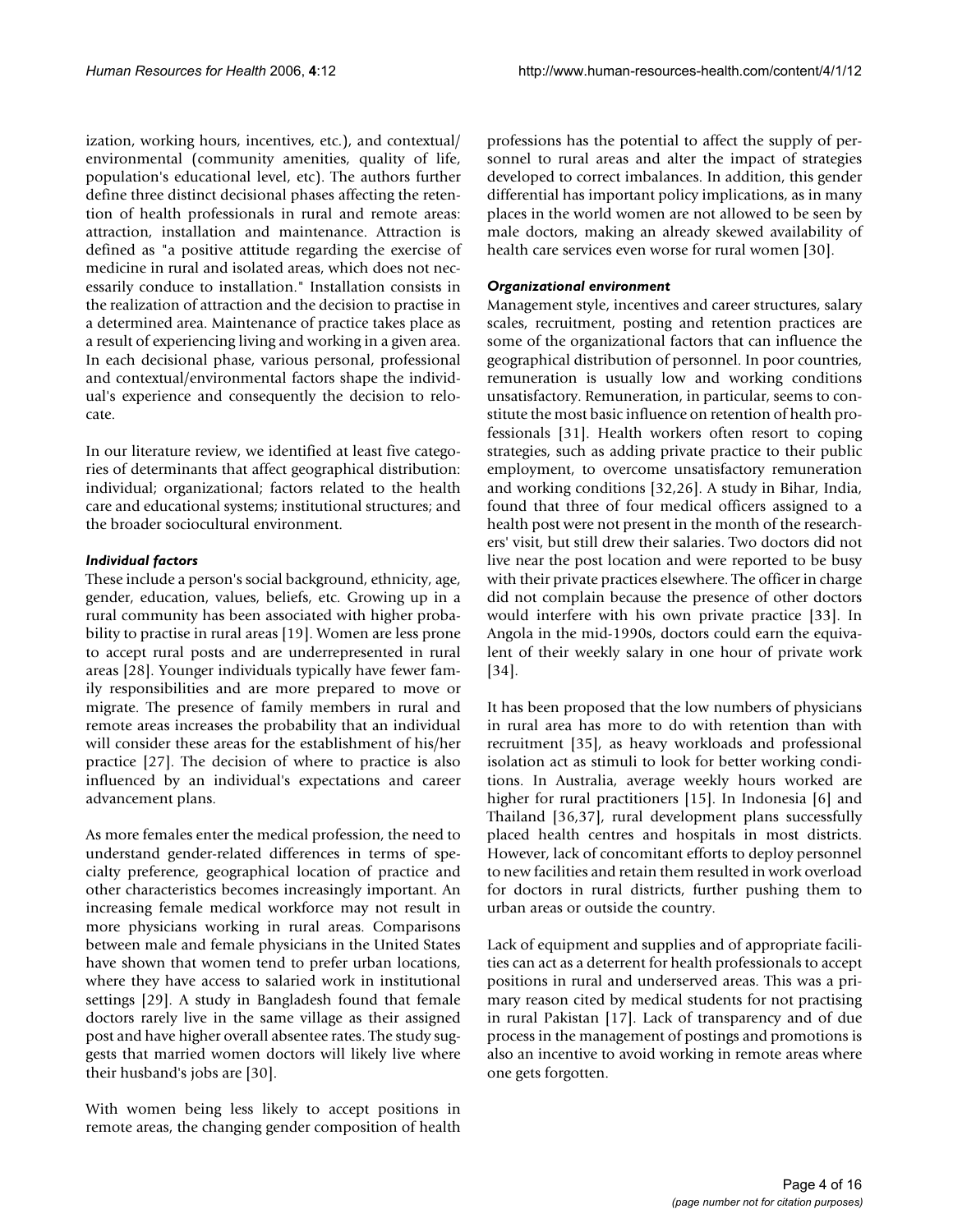## *Health care and educational system determinants Education and training processes*

How health workers are educated can affect the distribution of health personnel in a given area. Resources invested in education and training, role models and contents of training have been linked to the distribution of health professionals in many ways. The location, structure, recruitment methods and criteria of medical schools, for example, have been shown to influence the choice of specialty and location of practice [38].

The predominantly urban-based, curative and specialized care and hospital-centred model of medical education has a direct impact on the composition of the physician workforce and preferred location of practice. Those who select specialized disciplines opt for urban practices in greater proportion, if only for securing access to the infrastructures they need to conduct their practice and to the pool of potential clients [38,39]. Some countries, such as Canada [40] and Brazil [41], have successfully adopted policies to reverse the trend towards specialization, with positive results in terms of geographical deployment of physicians.

The location of a medical school has also been associated with specialization and choice of location of practice. Graduates from medical schools located outside the major urban areas are more likely to practise in rural areas and to select a primary care specialty, such as family medicine [38].

Health professionals practising in remote areas often complain of the lack of opportunities for continuing education and career development, which is crucial in the context of health sector reforms and changing national needs. The education and training of health professionals is an essential component for the development of human resources [42].

## *Health care system*

The characteristics of the stock of trained health personnel, such as its volume (number of individuals), its composition by sex, age and occupation, and the dynamic of its evolution, are critical factors in balancing their geographical distribution. Shortages of health personnel, measured by the number of unfilled positions, exist both in developing and developed countries. In the United States, 126 000 full-time positions for registered nurses remain vacant and the national shortage is expected to increase to 400 000 by 2020 [43,44]. Shortages are also reported in the United Kingdom and Canada [14]. They are greater in rural areas [11], and this initiates a "domino" effect: rich countries recruit foreign workers to fill rural positions and professionals leave rural areas to fill in the gaps in cities in the exporting countries [45].

Countries such as Oman and Saudi Arabia have continuously recruited foreign workers to fill crucial gaps [5], also contributing to shortages in poor countries, such as Bangladesh, which have sent part of their production of doctors and nurses to the Gulf for many years. These policies are now being gradually reversed, because their long-term sustainability can no longer be assured [46]. The problem is of particular concern in Africa, where shortages have amplified in the last years, as in Burundi, Ghana [47], Kenya, Mauritania [14] and Zimbabwe [48].

The ageing of the nursing workforce has serious implications for the future of the nursing labour market [49], especially as it combines with declining enrolments in nursing schools, resulting in fewer young women entering the registered nurse workforce and nurses leaving the health sector, due to dissatisfaction with working conditions [50].

HIV/AIDS can affect HRH by reducing the supply of health providers through death or reduced performance or from professionals' leaving the health sector, and by increasing demand for services, which results in increased workload [51,52].

A diminishing stock increases demand in the cities and then contributes to the rural-urban migration. It triggers a vicious cycle through increasing the workload of those who stay and encouraging them to look at migration as a strategy to improve their lot.

#### *HRH policy formulation process*

The failure to correct imbalances or at least to prevent their occurrence is frequently blamed on the lack of both political commitment to do so and of a favourable economic environment [53]. Another explanation connected to the latter argument relates to the HRH policy formulation and strategy development process itself. HRH planning has often not received adequate attention, even in countries committed to health sector reform. In many countries, progress has been made in recent years to develop national policies for HRH, but the implementation, monitoring and evaluation of these policies have often been slower and more difficult [53]. In Africa, few countries have comprehensive human resource for health policies and plans. Even where there is one, funding does not always follow, and issues of retention and remuneration remain unaddressed [54].

#### *Institutional environment*

The structure, organization and role of national institutions such as the civil service and ministries (education, finance, etc.) are also shaped by a mix of external and national influences. In turn, they influence what happens in the health sector, including the distribution of the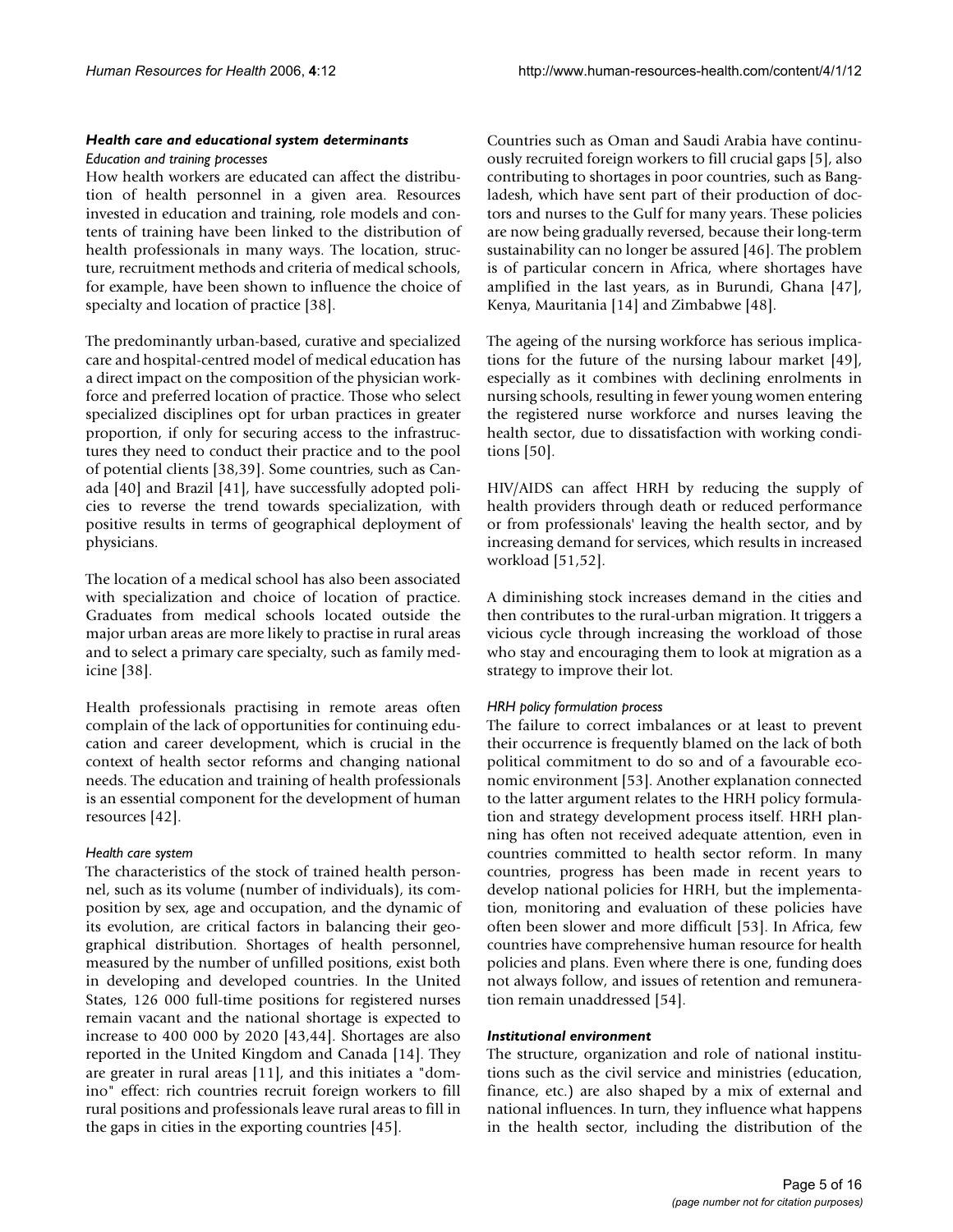workforce. At a broader level of the policy environment, changes such as administrative and political decentralization or civil service reform shape the context in which health services function, including how its personnel are allocated.

## *Decentralization and civil service reform*

In recent years, many countries have moved towards decentralization as part of their health sector reform [see 55 for the example of Ghana]. In principle, the transfer of power, resources and responsibilities from central agencies to local units could substantially improve health service delivery [56]. In practice, decentralization also poses important risks and challenges, as it often must be combined with efforts to reform obsolete and bureaucratic civil service structures. It also requires capacities that are not always available [57].

Political will is also central to the success of any decentralization effort. For instance, in Ceara, a poor state in the northeast of Brazil, after decentralization and market-oriented reforms, the state's government implemented a programme of nurse-supervised auxiliary health worker teams serving 84% of the districts. The programme has been associated with a rapid decline in infant mortality, a rise in immunization rates, identification of bottlenecks limiting the use of medical resources and timely interventions to deal with crises [58].

Negative experiences with decentralization efforts have been more common. In the Philippines, the formally centralized national health system had the ability to allocate and distribute health personnel to and from different parts of the country. Local governments in rural areas face difficulty recruiting local health personnel, who prefer to work in urban areas. In addition, as prior efforts to create incentives for rural practice had increased salary and benefits and improved the status of the rural practitioner, decentralization resulted in tighter budgets and an inability of local governments to recruit health workers at the now-higher salaries [59].

# *Sociocultural environment*

The broader environment encompasses the set of economic, political, social and historical parameters in which the state, governments, social groups and individuals operate. This level contains a national and an international component. Broader environment determinants affect where health professionals will practise by defining basic and fundamental structures and conditions that can either facilitate or hinder a balanced distribution of professionals.

Community and local resources, conditions and opportunities can either draw or repel health professionals to or from a given area. Access to social, cultural, educational and professional opportunities increase preference to settle in particular areas [13].

Value placed by society and family on a profession can affect an individual's choice of a career. In many countries, nurses, primary care providers and general physicians enjoy lower prestige and are less socially valued than other specialists and those working in hospitals, yet they are those more likely to accept to work in remote areas.

Gender imbalances exist in many sectors of the health workforce, with some occupations dominated mainly by females and others – usually those requiring more advanced qualifications – by men. These reflect imbalances in the society in general. In Sri Lanka, for example, women comprise 80% of the nursing workforce [60]. In Bangladesh, women account for only one-fifth of the health services and are mostly nurses; they tend to be absent from decision-making positions [61]. Sociocultural factors often preclude women from accepting positions in rural, remote areas for extended periods. In addition, in countries that impose rural compulsory service as a requirement for graduation and professional certification, women may not be able to graduate or exercise their professions.

Movements towards modernization and industrialization during the 1950s and 1960s led many poor countries, particularly those with newly acquired political independence, to concentrate investments in urban areas, despite that a large proportion of their population was still rural. This form of development resulted in an "urban bias," which in particular brought a concentration of medical schools and health facilities in urban areas. This over-concentration of resources in major centres attracts health professionals in search of better salaries, working conditions and career opportunities [62,63].

NGOs, charitable organizations and traditional practitioners can be a significant source of health care delivery in many countries. In Bolivia, churches provide important services especially in areas of extreme poverty and marginal urban areas; in some areas, churches are the sole providers. In addition, however, almost every rural or marginal urban area has some kind of traditional practitioner. The Bolivian health system is gradually moving to incorporate these practitioners into their networks [64].

# *Emigration*

Globalization has led to greater mobility and freer movement of the workforce in general. Even though the mobility of health professionals is still generally constrained by regulations at entry, migratory flows from poor and middle-income countries to richer ones seem to be increasing.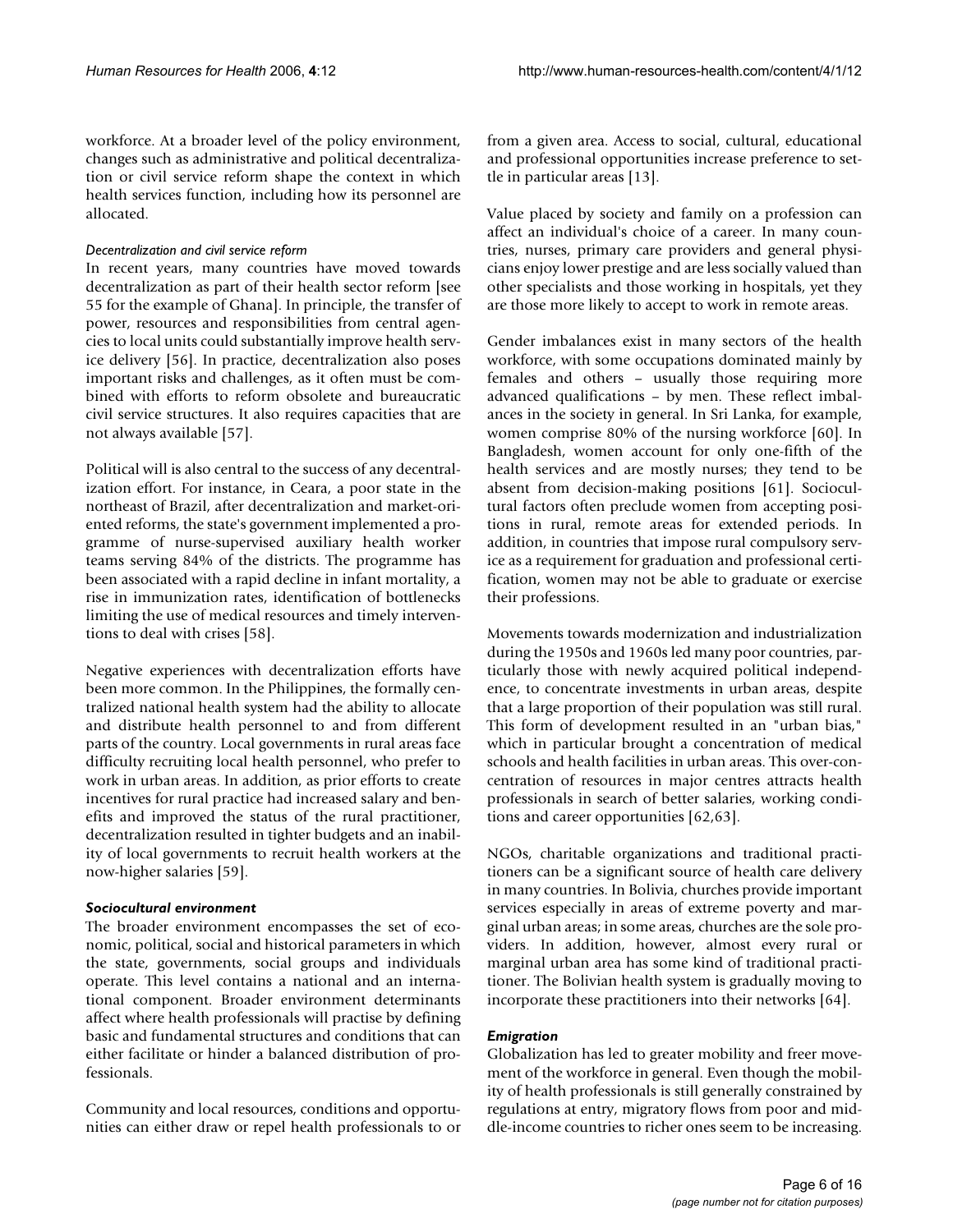Consequences seem to be negative for the health sector, as illustrated by the examples of Ethiopia, Kenya and Sierra Leone [66-68]. A variety of pull and push factors influence the movement of health personnel. Push factors within health care systems are low remuneration, work-associated risks (i.e. TB and HIV/AIDS), heavy workloads and poor infrastructure and working conditions. Push factors outside the health care system are political insecurity, crime, taxation levels and repressive social environments. Pull factors include aggressive recruitment by recipient countries and a search for a better quality of life, educational opportunities and higher pay [39].

Even though the migration of health professionals to richer countries can result in some benefits, it contributes to shortages of health personnel in exporting countries [69] and consequently affects the capacity of rural areas to attract and retain health personnel.

Large numbers of trained health personnel have left African countries in recent years [47,14,67,70]. High demand for doctors and nurses [43] in industrialized countries opened great opportunities for highly trained health personnel to migrate. Countries such as Australia, Canada and the United States have been shifting their immigration legislation – by creating temporary visas and expanding availability of work permits – towards increasing their supply of skilled workers [68]. In Ghana, it is estimated that 298 out of 489 doctors who graduated between 1985 and 1994 are living outside the country [47]. The Ministry of Health in Ghana estimated that between 1996 and 2002 the number of doctors in the country shrank from 1154 to 964 [71]. Besides staff shortages, recent trends in migration result in developing countries' facing the financial losses related to the investment in education and training of these professionals [67]. The loss of highly skilled personnel can further affect future generations of professionals, as many academics are among those who leave the country. One study in Ethiopia found that half of the 135 academics teaching at Addis Ababa University in the early 1970s had left the country by mid-1980s [66].

Some benefits arise from migration as well. Temporary migration can help to increase the level and quality of care provided in exporting countries, as returning migrants can bring updated scientific knowledge acquired in international institutions and share new knowledge, technology and techniques with their national colleagues [70]. Workers' remittances can be a significant source of revenue for exporting countries. Remittances account for 24% of Nicaragua's GDP, while in Turkey, remittances are four times larger than the country's inflow of foreign direct investment [72]. Migration can improve the geographical distribution of the health workforce in receiving countries and to a lesser extent in poor countries that receive emigrants.

Thirty-one percent of the United Kingdom's health care workforce is from overseas, and 25% of Canadian hospital-based physicians are foreign [39]. In the United States, foreign doctors tend to practise in rural and underserved areas of the country [59]. Cuban doctors have successfully established practice in rural areas of South Africa [36].

## *Measures to address geographical imbalances*

Many strategies have been tried to prevent or to reduce the maldistribution of HRH. Most have focused on reforming the medical education system and on creating incentives to attract health professionals to otherwise unattractive locations. Financial incentives alone usually have not been sufficient to ensure that remote and underserved areas are and remain adequately staffed.

# *Educational reforms*

Strategies at this level range from subsidies, review of structure and content of curriculum, the adoption of new pedagogical methods and changes in admission criteria. Decentralization of the location of training institutions has also been proposed, but more rarely implemented. In many countries, medical schools are reforming their curriculum with a view to producing graduates better prepared and more willing to work in underserved areas.

Most reforms emphasize the production of community/ family doctors, shifting training towards a primary health care approach. Since the adoption of the "Health for all by the year 2000" goal in 1978, WHO has encouraged a shift of emphasis from hospital-based curative care towards community-oriented preventive and curative care [73].

Educational subsidies to individuals are commonly proposed as a tool to augment the number of students where recruitment is difficult [14]. In the United States, a newly signed bill expands loan-repayment programmes for nurses [74]. However, training more individuals may not be the right answer for improving the distribution of health professionals. Trained individuals may migrate, leave their original profession to work in another area, or withdraw from the labour market, which is especially true for women [14]. In Nepal, the opening of new medical schools created an oversupply of doctors in the country. It was believed that overproduction would lead to professionals' moving to rural areas. Even though the programme achieved some success, in general it led to increased emigration of graduate students [75]. This suggests that retention strategies should be combined with increased production.

Another strategy has been the establishment of rural field residencies or internships as a requirement in medical training. In Ghana, rural experience lengthened rural practice [36]. Data from one medical school in Thailand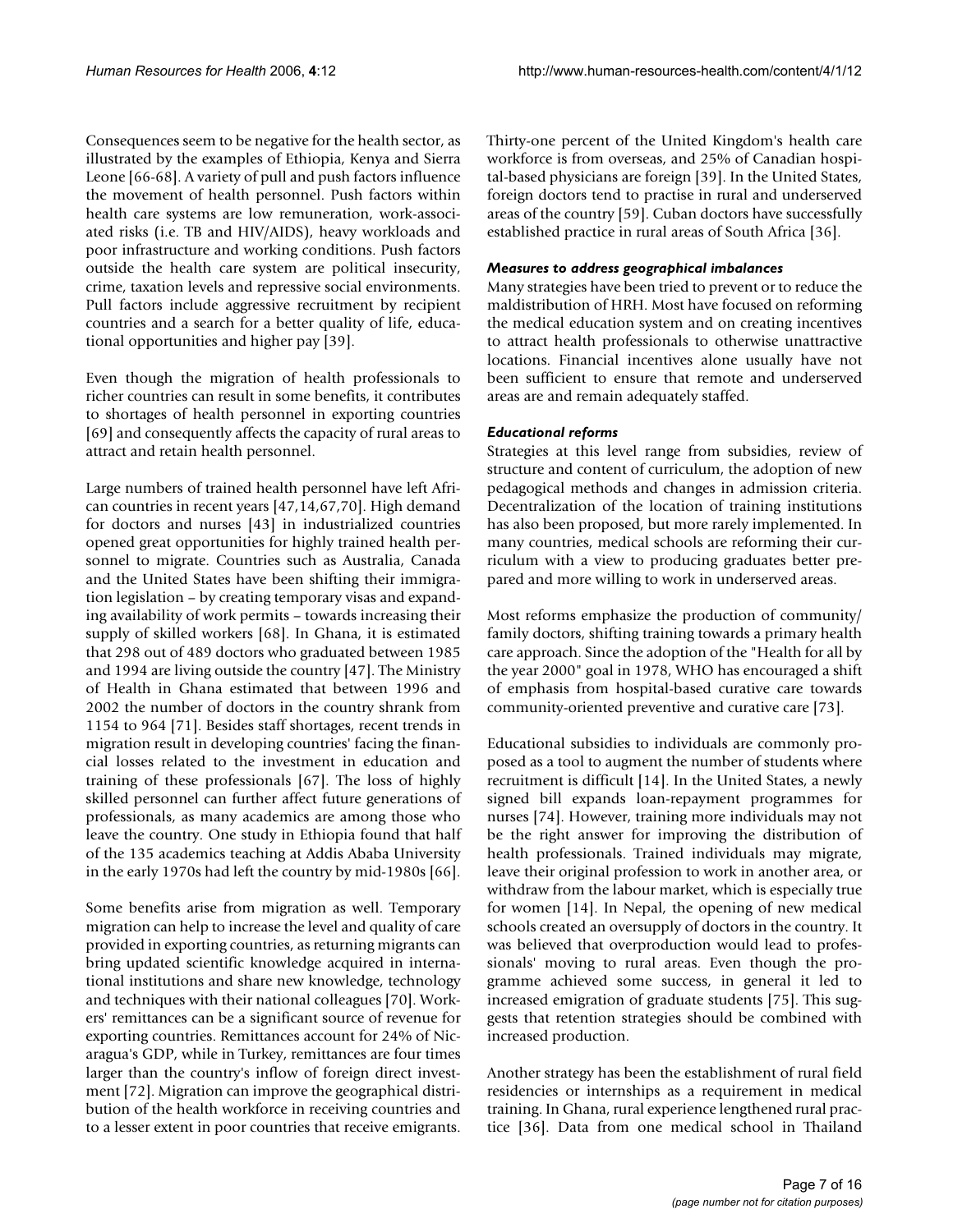showed that two-thirds of the graduates continued their rural placements after compulsory training there [37]. Control of access to specialist training has also been tried. In Thailand, where students who intend to specialize must complete residency in rural areas, at least one year of practice is required for some specific specialties (i.e. pathology, psychiatry). Rural doctors have special quotas for access to specialization, under the condition that they return to their district positions. Restriction of specialist training has faced strong resistance from medical schools and professional associations [36,37].

Redirecting postgraduate students' training to other areas of specialization that focus on practical skills geared at community level practice with a shorter training period has been implemented in Ghana. The country's ophthalmic nurse training programme effectively improved geographical access to eye care [55].

A strong case has been made for investments in in-service training and continuing education to stimulate the retention of HRH in targeted areas. These programmes should aim to integrate formal education, subsequent continuing education and actual service provision, therefore ensuring that training has strong practical foundations while continually exposing service providers to the latest knowledge and technology [5].

# *Use of community health workers and new cadres of health workers*

As countries shift towards stronger primary health care systems, innovative approaches that rely on minimally trained health workers have gained increasing relevance. Today, community health workers (CHW) are an integral part of many national systems. Programmes involving CHW have been established in many different settings, from dispersed rural areas in Africa to inner cities in North America [76]. Community health workers are called by many different names, such as health auxiliaries, barefoot doctors, village health workers and health agents, among others. Their primary role is often to perform preventive medical services, provide basic curative services and to serve as a link between the community and the national health services.

In Bangladesh, starting in 1984, community health workers were incorporated in a tuberculosis control programme initiated by the Bangladesh Rural Advancement Committee (BRAC) to cover underserved areas [77]. CHWs, mostly illiterate women, covered about 200 households under the supervision of paramedics. CHWs directed suspected patients for sputum tests and followed up on their treatment. When compared to the government-run TB programme, the BRAC initiative achieved the same satisfactory cure rates at 50% less cost.

The preventive potential offered by CHWs can affect the pattern of use of health services, reducing the number of medical consultations and hospitalizations [78]. Another project using CHWs in southeastern Brazil was found to have considerably reduced the occurrence of morbidity and mortality among children under five years of age. When compared to similar areas that did not use CHWs, utilization of health services for children under five was 77% higher with CHWs [78]. However, the mere inclusion of CHWs may not be a guarantee of the success of an intervention. In Burkina Faso, the use of CHWs was found to remain low. Household surveys indicated that severity of the disease and perceived effectiveness of the treatment were the most important determinants of health-seeking behaviour [79].

The effectiveness of CHWs has been the focus of many discussions. In general, well-designed programmes using well-trained CHWs, with proper support and supervision and with a clear, defined role for CHWs have been successful [76-79]. CHWs projects need to take into account the culture, geography and socioeconomic context of the communities to which they are directed.

As certain types of health professionals are more resistant to accepting positions in rural and deprived areas, some argue that new cadres of health workers should be developed to take over some of the responsibilities normally held by doctors or nurses [5]. It is expected that multipurpose health workers such as medical assistants will be more willing to work in rural and remote areas, but this must be verified. This strategy is often resisted by doctors, who do not agree that others than themselves should be allowed to perform certain procedures, such as removal of retained placenta, caesarian sections, even drawing blood [59]. This monopoly of tasks contributes to limiting the availability of health services areas with high population per doctor, which is dramatic when it concerns emergency services.

But there are some exceptions, such as in Malawi and in Tanzania, where paramedical staff who are able to provide urgent surgical interventions have been trained [31]. In Argentina, lay nurses are receiving training to work as nursing auxiliaries [64]. In Ghana, a new curriculum has been developed for existing cadres. Community health workers are now trained to have midwifery skills and the "Life Saving Skills" project trained rural midwives with skills normally reserved to physicians [55]. Ghana has also created shorter specialist training programmes [39]. Ghana's Health Strategy for 2002-2006 includes periodic reviews of professional training courses with a view to making them relevant to country needs [71].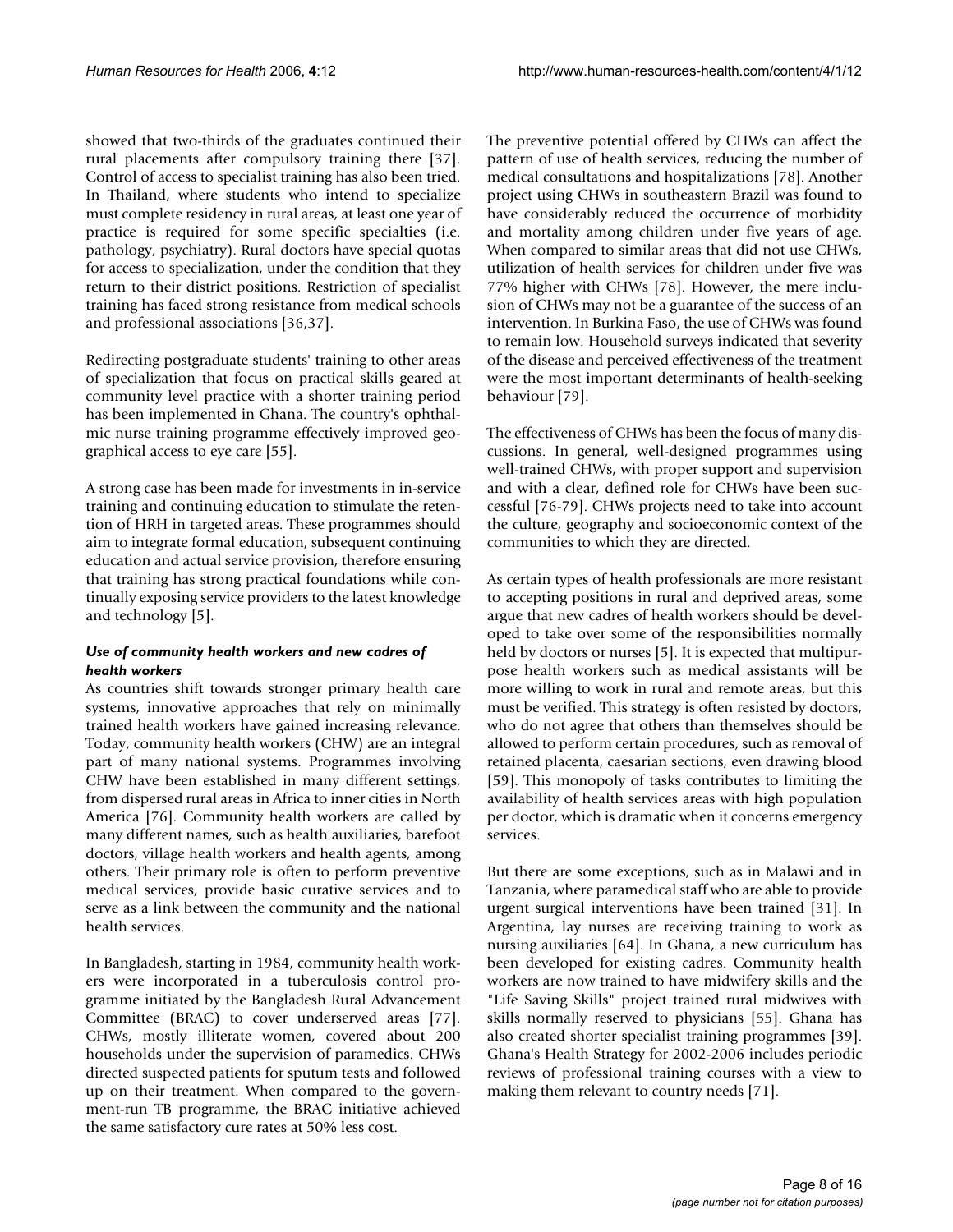Even though staff retention may not be addressed by delegating skills to other health professionals, some greatly needed services can be ensured and sustained by these measures [31]. In Botswana, training more nurse practitioners and pharmacists has compensated for the lack of physicians in some areas [53]. In Ethiopia and Mozambique, "field surgeons" and "clinical officers" provide a substantial amount of health services normally expected to be handled by doctors [31].

Laos Red Cross in Attapeu, under a grant from British NGO Health Unlimited, and CIDA (Canadian International Development Agency) provided training for 100 village health workers, most of them from poor ethnic minorities. These village workers can now respond to health emergencies and provide basic first aid to remote communities in mountainous parts of Laos, where health services are precarious [89].

Iran almost eliminated the differences between rural and urban rates of infant mortality between the mid-1970s (120 per 1000 in rural areas and 62 per 1000 in urban areas) and the mid-1990s (30 per 1000 in rural areas and 28 per 1000 in urban areas), by establishing a network of "rural health houses" (khane bedash), staffed by workers (behvarz) recruited from the community, trained to offer basic child services, to record health information and to refer more complex cases to rural health centres covering five health houses. This was done at low cost, using simple but well-managed tools, such as an integrated health information system. Spectacular reductions of maternal mortality were also achieved: from 120 to 24 deaths per 100 000 live births in urban areas, 370 to 55 in rural areas [90].

Even though the role of auxiliaries and community health workers in increasing coverage has been recognized, the use of alternative health professionals has met strong resistance from some professional groups. In Ghana, the Village Health Worker system and the idea of training traditional birth assistants has been questioned and opposed by professional associations such as the National Registered Midwives Association. In response, the country is moving towards reducing and reprofiling existing cadres into multipurpose health workers.

# *Rural recruitment and training*

Rural recruitment has been promoted in some medical schools with relative success. In Thailand, the government has aimed to annually produce 300 doctors specifically for rural areas. Students are recruited through mechanisms that require them to sign contracts for residency with their provincial health office. Their contract mandates two to four years of public sector employment after graduation. A network of local health clinics and hospitals

where students can train has been established to support the programme. Schools are distributed throughout the country and students receive a highly subsidized education. Students conduct their practical training at the location where they will work after graduation, to familiarize themselves with their future working environment. The programme considerably increased the proportion of students of rural origins [36,37].

Rural recruitment, however, also presents at least two problems. Rural students from poor families often have more difficulties in passing competitive examinations and in keeping up with the demands of medical education, and most rural students tend to come from the better-off local families [36,37].

Another example is from Cuba, where the "Escuela Lationoamerina de Ciencias Medicas" focuses on recruiting students from low-income families, indigenous communities and underserved areas in the Americas and Africa [59]. The effect of this strategy has not been measured, however.

To address the issues of geographical and specialty maldistribution of physicians in the United States, Jefferson Medical College implemented the Physician Shortage Area Program (PSAP) which combines a selective medical school admissions policy and a special educational programme [80]. The PSAP focuses on selecting medical school applicants with rural backgrounds who intend to practice family medicine in rural and underserved areas. Students admitted to the PSAP programme are awarded more financial aid than other Jefferson students. The programme includes a family medicine faculty advisor, a required third-year clerkship in family medicine in one of two non-urban areas and an internship in family medicine.

Evaluations conducted in 1993 and 1999 [80,81] concluded that the PSAP successfully increased the number of family physicians practising in rural and underserved areas of Pennsylvania. The 1999 evaluation [81] also demonstrated that the effects persisted over time. Of PSAP students who graduated 5 to 10 years before the 1999 evaluation, 87% remained practicing rural family medicine and 94% still practised in underserved areas.

Centrally located medical schools draw students and health care services to urban centres. Thus, the establishment of regional medical schools is expected to promote a more equitable distribution of health professionals and services. The Thai experience suggests that regional medical schools and a focus on recruiting rural students can improve the distribution of health personnel in rural areas [37].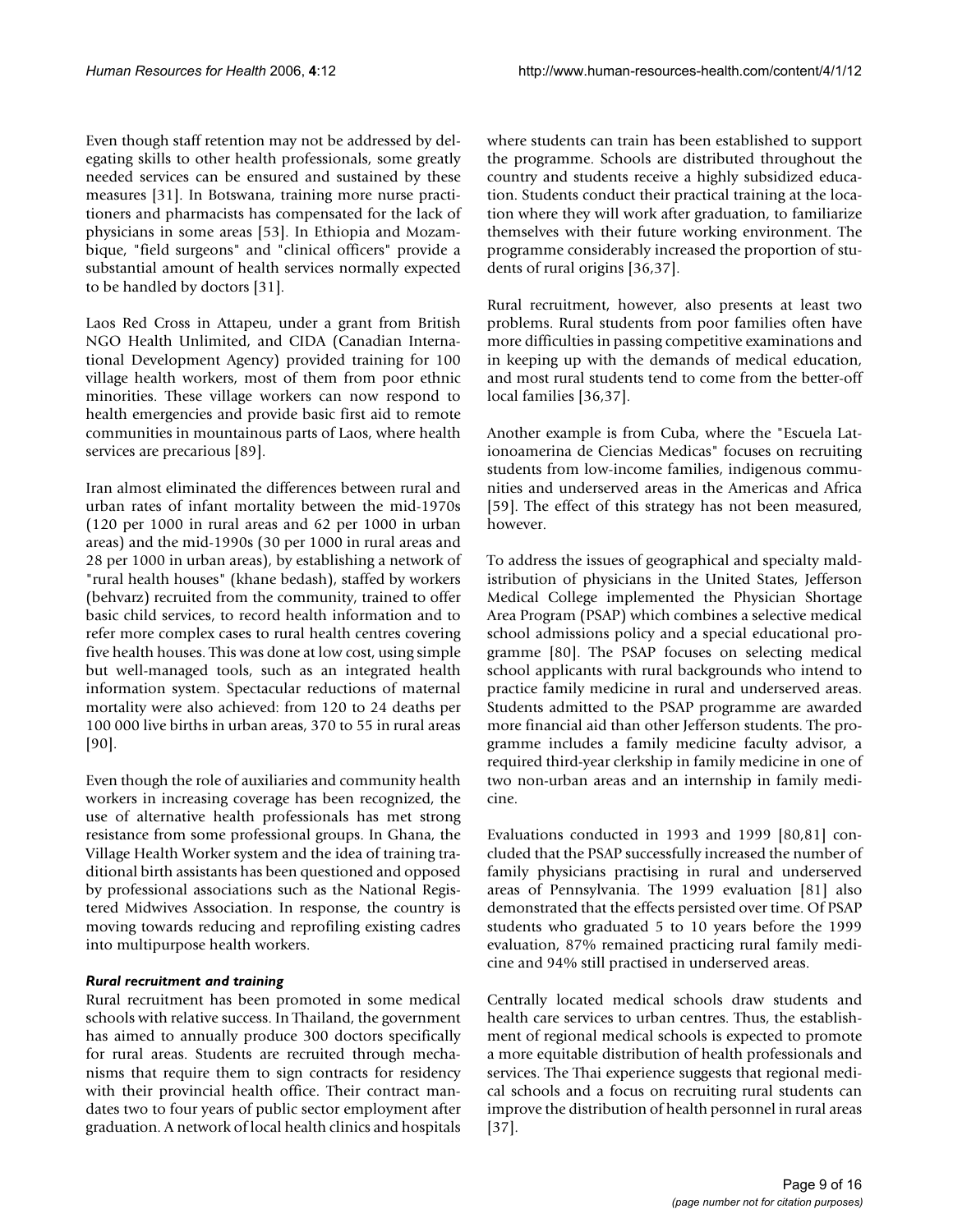## *Integration of training, education and service*

Calls for a broader responsibility of health education institutions in improving community health and building linkages with other community stakeholders have been made [73]. New approaches include community-based education, integration of primary health care and public health, multiprofessional education and problem-based learning. A group of representatives of health care educational institutions founded The Network: Towards Unity for Health (TUFH), which has become "a global association of institutions for educating health professionals to be committed to contribute, through innovative education, research, and service, to the improvement and maintenance of health in the communities they serve." [73]. The Network has 160 members from more than 80 countries.

In Latin America, for example, the UNI programme (A New Initiative in the Education of Health Professionals – Links with the Community) promotes cooperation between universities, health services and communities. The goal of the programme is to promote concomitant changes in universities, health services and communities, as well as in their relationships [82]. This process involves four objectives: (1) changes in the process of education through curricular reform emphasizing interdisciplinary approaches and real-life experiences; (2) changes in health services to become effective, integrated and oriented towards the real needs of the population served; (3) strengthening citizenship and popular participation in order to increase the community's access to knowledge and technology; and (4) establishing more democratic, flexible and relevant relationships between institutions involved in the provision of health care [82].

Launched in 1993 in Brazil, the UNI project is now on its second phase, with 23 projects implemented in 11 Latin American countries [83]. The UNI programme has been recognized for promoting significant changes in how health services are offered and used in the communities where it has been implemented, including increased user satisfaction, increased community participation in decision-making processes, improved collection and use of information and more integration between hospitals and primary health care centres [84].

#### *New educational tools*

The globalization of communications and advances in informational technology have greatly increased the scope of educational possibilities. Virtual universities, networks of institutions and professional associations, international standards of certification and distance learning are now possible avenues for improving a country's capacity to educate and train its health workforce [65], even when they practice in isolated areas.

New technologies such as telehealth and telemedicine have the potential to increase the supply of health professionals to rural and deprived areas by facilitating professional collaboration and development, by supporting, for example, continuing education and access to some services (interpretation of x-rays, specialist opinions). The use of videoconference technology has opened many prospects for those working in rural and remote areas, as a treatment and diagnostic tool as well as a means to gain access to education and training over long distances.

In Australia, a videoconference training initiative developed for professionals working with at-risk youth in rural and remote areas reported high levels of satisfaction among participants and a decreased feeling of professional isolation [85]. Taiwan is currently developing the Cyber Medical Center international collaboration project, which aims to create a network system that will allow teleconsultations and online continuing education [86]. In Thailand, the launch of the country's first communications satellite allowed for the implementation of a nationwide telemedicine network by the Ministry of Public Health, currently linking 19 hospitals with health facilities all over the country [87]. The relative cost and benefits of these new technologies are yet to be assessed, as well as issues related to the protection of privacy, service standards, licensure and liability insurance coverage.

#### *Regulatory and administrative measures*

Contracts that require a certain number of years in public service, especially when training is state-sponsored, have been implemented in many Latin America countries and in the Philippines, Tanzania and Thailand. Students must spend a variable number of years in a designated area or pay fines [36]. Overall, geographical distribution has been little affected by such policies [5].

In Mexico and Thailand, failure to adjust to high inflation rates resulted in fines that can be easily paid. Increasing the fine or imposing fees that must be reimbursed has met strong resistance from medical schools and professional associations.

Some countries implemented high tuition fees for medical students. Those who cannot afford to pay are awarded educational loans from the government that can be paid back after graduation either in cash or by public service work. In Indonesia, South Africa and Viet Nam students receive their diplomas only after completing their public service period, which may entail practising in rural areas.

Many Latin American countries have implemented a system of compulsory rural internships for new graduates. Initially designed for physicians, the system was later extended to nurses, social workers and other health pro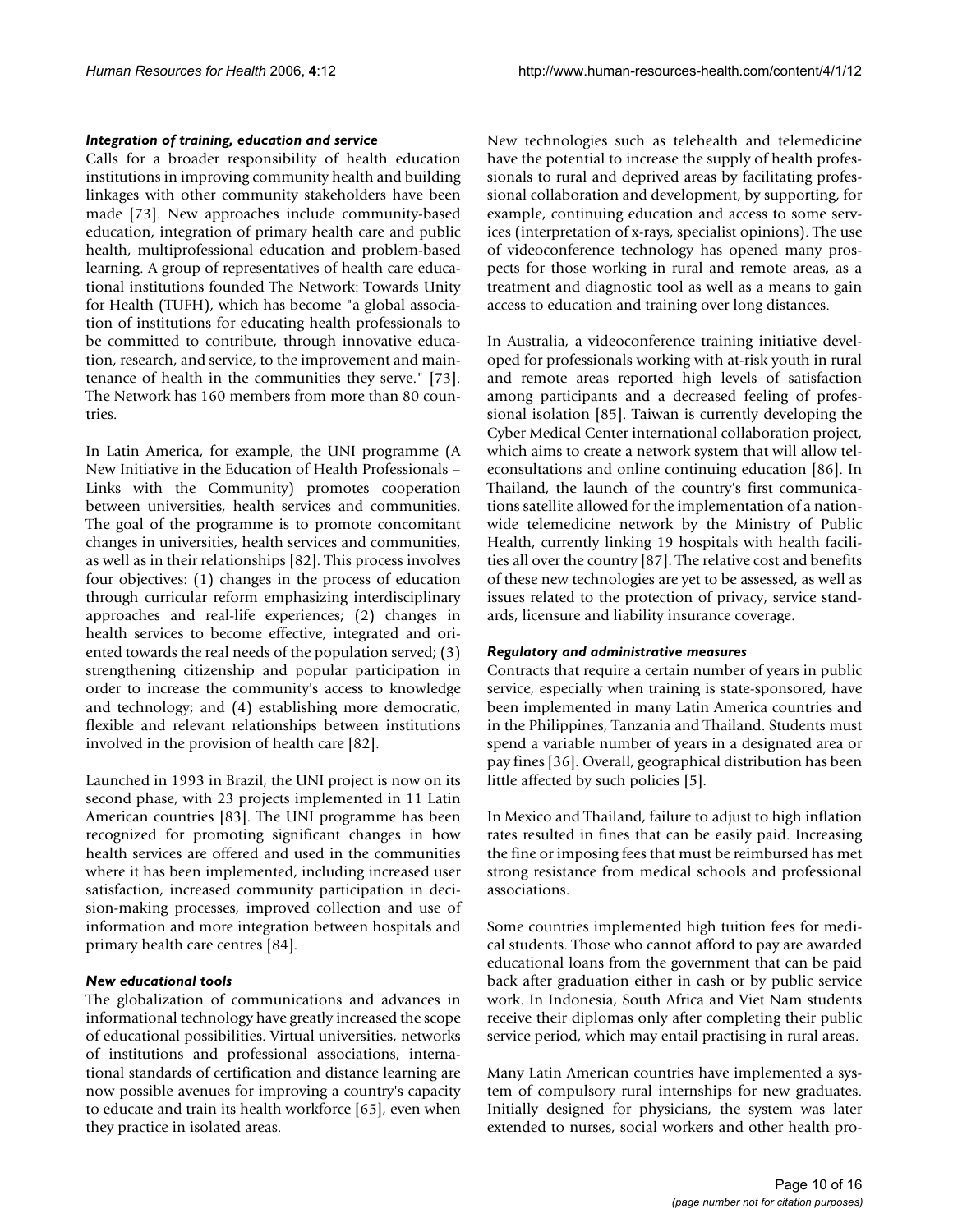fessions. Evaluation of these programmes pointed to the low acceptability of the systems by the students, which resulted in low productivity [59].

The prevention of emigration by establishing bonding measures has been tried in a number of countries in the hope of increasing the number of health professionals in rural and remote areas. In general, the system has been considered unfair. Since other careers do not require compulsory service, bonding may lead individuals away from medical education. In addition, it can be particularly problematic for women, who are often unable to accept remote positions [88]. In countries where women comprise a considerable part of the health workforce, bonding systems can result in a significant portion of needed personnel not being able to complete their graduation requirements or engage in professional practice [36].

The effectiveness of strategies of compulsory "social service" after graduation in less attractive regions must be assessed. If the process of posting is not transparent, it opens the door to corruption and becomes ineffective. If it is rigorous, it can turn out to be an incentive to emigrate from the country.

# *Financial and professional incentives*

Multiple incentives to make working in unattractive areas more appealing have been proposed with variable success. More generous benefits, such as health insurance and vacation time, are the most commonly used incentives. Other benefits may include tuition reimbursement, flexible work hours, bonuses based on experience or length of commitment, study and recreation leaves, employment opportunities for doctor's spouses, better accommodation facilities and improvements in educational institutions for doctor's children [14,39].

In Thailand, financial incentives started with special allowances for physicians working in remote district hospitals in 1983. Monthly allowances were USD 88 for those working in regular districts and USD 108 for those working in remote districts. The latter were restricted from accepting travel per diem or on-call payments. These restrictions were lifted in 1994, and a non-private practice allowance was established in 1995. Physicians who agreed not to engage in private practice received an extra USD 400.00 per month [37]. However, these incentives still added up to less than physicians could earn in private practice.

In the Philippines, the Magna Carta for Public Health Workers was created with the intention of making rural positions more attractive. The package included increased salaries and benefits, particularly for physicians. The programme was further strengthened in 1993 with the launch of the "Doctors of the Barrios" programme, which doubled the benefits for doctors willing to relocate to remote areas. With the 1993 devolution of health services, most local governments found themselves unable to hire at the prevailing high salary levels. As a result, professionals started moving back to urban areas and to apply for work through the national agency instead of local government offices [59].

Possibilities for doctors to work privately in public institutions are being offered in some countries to neutralize an ongoing drain of qualified staff from the public sector. This strategy is considered successful in Bahrain, but the experiences of Ghana and Nepal show that such incentive can lead to the diversion of scarce resources from public services and can induce professionals to end up opting for independent private practice [14]. In Indonesia, private practice is allowed as a means to make up for low salaries. The practice results in health professionals' selecting positions in locations where the potential for private income is higher, usually in urban, higher-income areas [88].

In Quebec, Canada, the government agreed with unions representing doctors on a mix of incentives to improve the regional distribution of the medical workforce. Fees are raised by 15% to 25% in regions considered as underserved and reduced by 30% in regions considered as having an oversupply. Some other benefits are offered to those accepting to work in remote areas, such as subsidies to settle a practice and access to continuing education [40]. This has been shown to improve the distribution of general practitioners, but has had less impact on the choice of location of practice of specialists, particularly those whose practice requires access to technology available only in specialized hospitals. It appears that economic incentives are not enough to influence redeployment; they must be supplemented by other incentives, mainly professional [27].

In Indonesia, graduates who work in the very remote areas receive a higher salary and the guarantee of a civil service career after the completion of the three-year compulsory contract [6]. A civil service career is highly desirable, since it allows for private practice in the evenings as well as free access to specialist training [88]. This practice, however, has been criticized for attracting the wrong types of health professional into rural areas. Those who are interested in specialist training often have no interest in public health work in remote areas and leave soon after the completion of the compulsory contract. In addition, since they are required to complete their rural service before specialization, doctors are able to complete their training only in their late thirties or early forties. Therefore, the practice significantly reduces the returns of the investment placed in their training.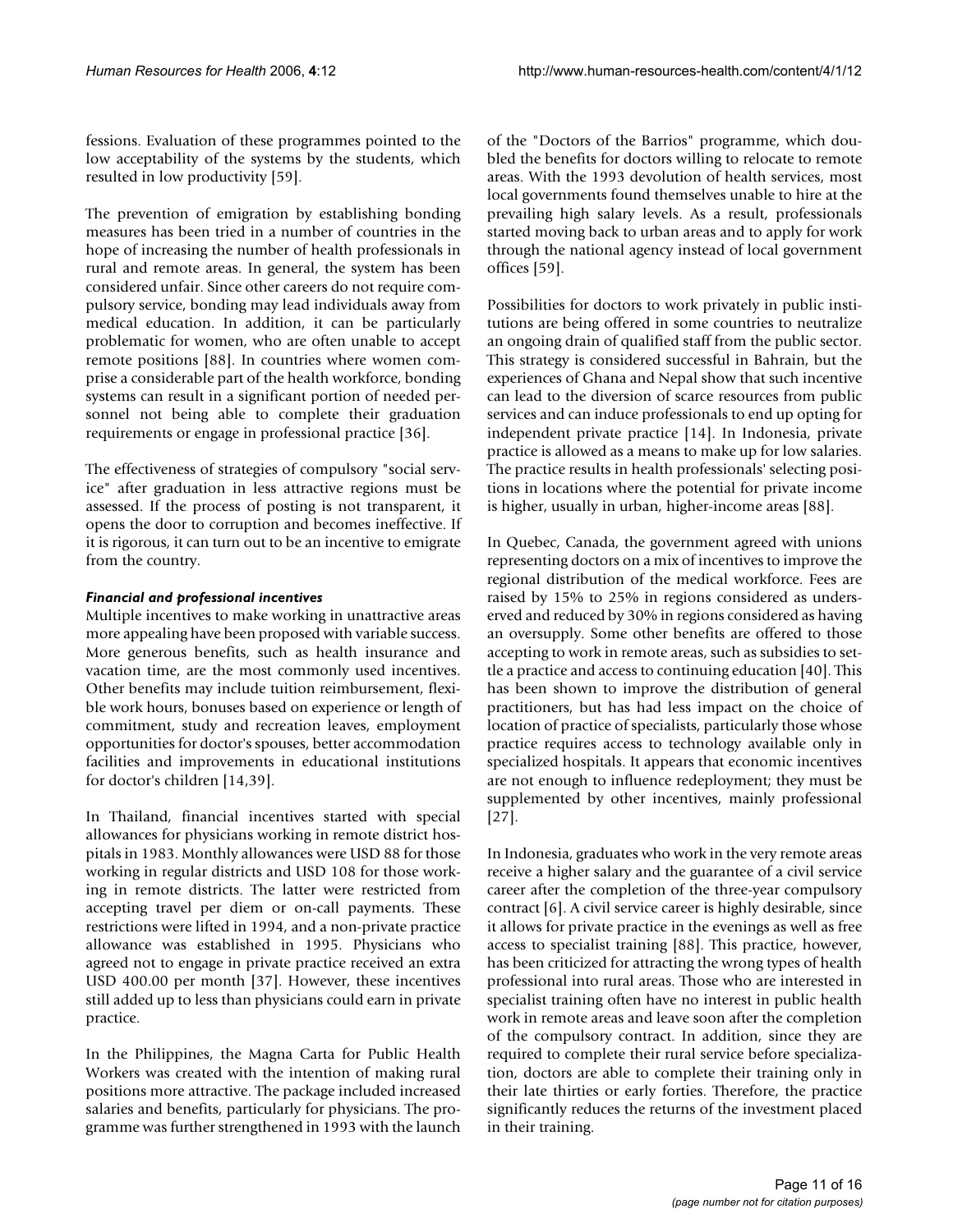In many countries, strategies to deal with inequitable distribution of HRH lie beyond the scope of the ministry of health. Major civil service reforms are necessary in order to better distribute health professionals in the public sector. In Indonesia, for example, the centralized budget allows staff to migrate to preferred locations in developed areas, without adequate control, planning or supervision at the provincial and district level [88].

#### *Better national policies and international agreements*

The government of Quebec, Canada, implemented a series of policies to control the growth and modify the structure of the medical workforce, by controlling admissions to medical school and defining quotas for specializations based on predetermined regional needs [27]. In the early 1990s Brazil developed a strategy, which now has been adopted by more than 80% of municipalities, to give access to basic services in poor and remote regions – some 63 million as of mid-2004. "Family health teams," composed of a medical doctor, a nurse, an auxiliary and four to six community health workers "and aiming at dealing with 85% of health problems in the municipality, have been trained and deployed all over the territory, thanks to incentives attractive enough to convince health workers to join in. Thailand has engaged consistently and in a flexible manner in HRH policy for 40 years [37], which may explain its relative success in dealing with deployment issues.

Strategies to improve social and professional recognition for health professionals in remote areas have been devised and implemented [88]. They aim at improving the morale of rural doctors, encouraging them to stay in rural areas. In Thailand, rural doctors created their own society, "The Rural Doctor Society," which provides innovative programmes to support rural doctors. The society was very well accepted by the public and the medical profession. In addition, public recognition awards were established, including an annual hardship award given to the best doctor in the most remote location, and the "best rural doctor of the year" award. Some doctors received honorary master's and Ph.D degrees from universities. At the national level, rural doctors have been recognized as "the model Thai of the year." [36,37].

## *Factors affecting success/failures of strategies dealing with geographical distribution of HRH*

Key determinants of successful strategies include: length of time on the national priority agenda, long-term political commitment, integration of efforts with those of other sectors such as education and civil service and ability to reconcile different expectations from varied stakeholders. The importance of involving the key actors in the policy formulation and implementation process stands out as a crucial element in the success of a policy [53,91]. Emphasis must be placed on bringing together different stakeholders at the stage of developing policy options.

Factors associated with negative outcomes are lack of resources, lack of understanding of cultural context and resistance from professional or social groups. Decentralization and economic crisis can create conflicts between health organizations, political forces, unions and professional associations. Professional associations and workers unions can feel threatened by changes that affect longestablished privileges. These groups can be powerful enough to delay or reverse changes [59]. The need for a stable social and political environment cannot be overemphasized. For example, in Ghana in 1977, 1984 and 1995 no graduates were produced due to closure of university as a result of political unrest and lecturers' strikes [55]. This also happened in Mali in 1993-94 and in Senegal in 1986 and 1992.

Systems of incentives are often central strategies employed by governments to correct imbalances [92]. However, the degree of success of such incentives can depend largely on factors not directly related to the health sector. Poorly targeted financial incentives can also have undesirable effects, as shown by experiences in Mexico and Thailand. In both countries, financial incentives for rural work resulted in an early departure of professionals from rural areas, by making it possible for them to pay the fine to break compulsory service. In some cases, complementary measures may add effectiveness to incentives. Bahrain, Ghana and Nepal allowed after-hours private practices as a way to contain public-to-private brain drain. The measure raised many concerns about the quality of care and effort dispensed in the public system, however. In response, the three countries implemented sets of standards and controls to prevent this negative effect from taking place [92].

## *Policy messages*

The geographical distribution of health personnel refers to their spatial allocation. It is said to be imbalanced when a norm is applied, such as population/personnel ratios, or more sophisticated needs-related indicators. Geographical distribution matters a lot, since it determines which services, and in what quantity and quality, will be available. Imbalances raise problems of equity (services not being available according to needs), of efficiency (surpluses/shortages) and of effectiveness of services, let alone of satisfaction of users. The health-related MDGs cannot be achieved if vulnerable populations do not have access to skilled personnel and to other necessary inputs. A perfect balance is probably utopian, but it is conceivable to achieve a better distribution through strategies based on a good understanding of its dynamics.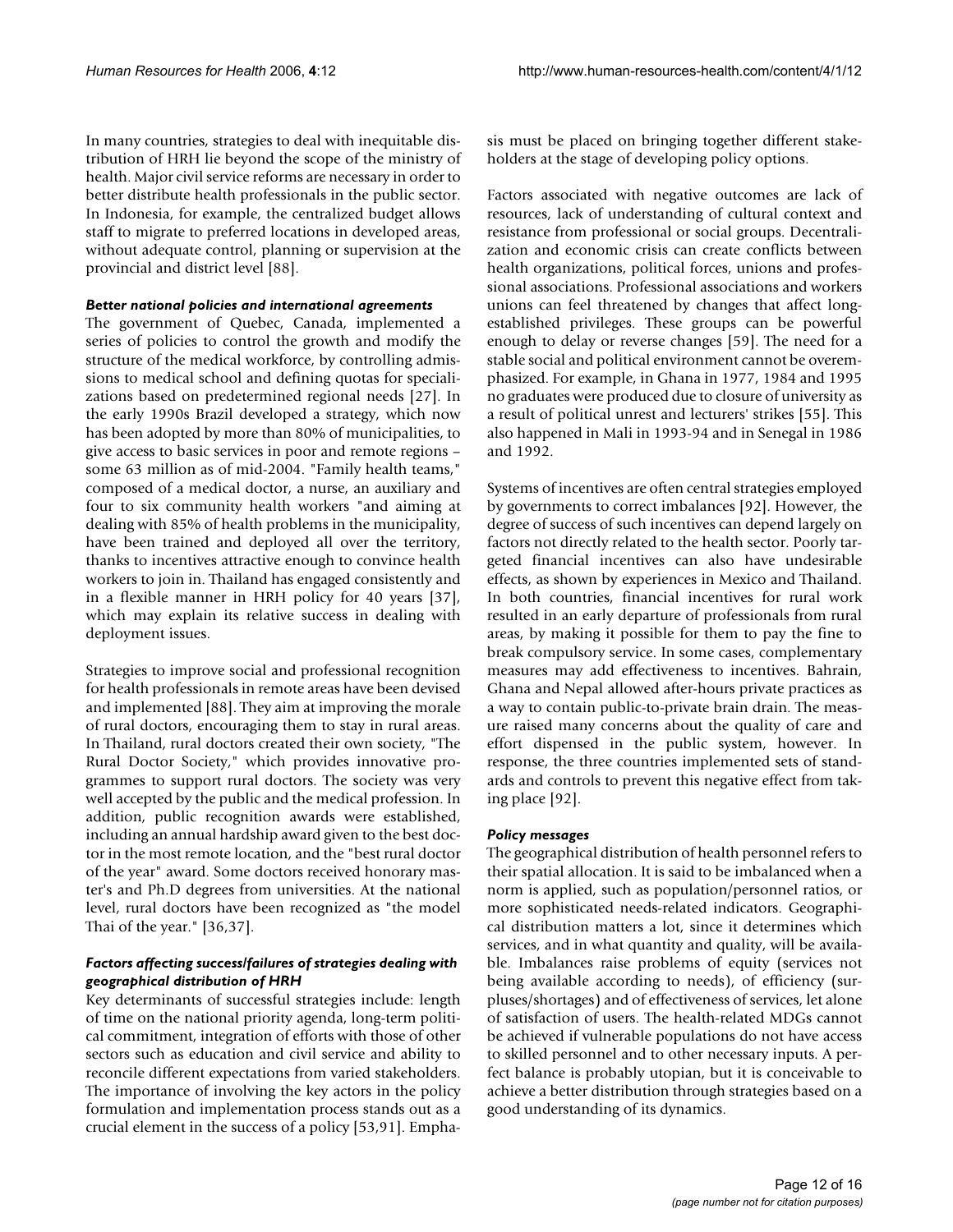Workforce issues are likely to become increasingly crucial and acute as health sector reforms focus on decentralization and on new public-private partnerships, and as the commitment to achieving the MDGs brings more funds to health sector, like the debt alleviation process. Coherent and well-formulated HRH policies and strategies, as well as the ability to implement and monitor them, are therefore crucially needed [57,91].

At the policy level, one major conclusion seems to be that the geographical distribution of the health workforce cannot be dealt with in isolation. From the country examples included here, it is clear that strategies are often reactive measures in response to a crisis. They are often fragmented, uncoordinated and sometimes inconsistent. They do not always take into account factors residing outside the domain of the Ministry of Health. Strategies must be multifaceted, integrated and coordinated in relation to the health sector and its environment. One major factor is the emergence of the private sector, both for-profit and not-for-profit, which imposes great changes on the environment in which HRH issues are to be addressed.

Highly-skilled professionals and institutions respond more to incentives than to control mechanisms. Systems incentives can be devised after having analysed the expectations of providers, which are likely to be a mix of economic, professional, personal and family-related. In order to implement policies that generate and maintain work motivation, there is a need to better understand its determinants and the potential of certain incentives to produce motivation. Motivation is not influenced solely by specific incentive schemes targeted at workers, but also by the range of health sector reforms that affect organizational culture and structures, channels of accountability, community feedback, etc. [93].

A study conducted among rural health workers in Viet Nam identified motivating and discouraging factors for health worker performance, which encompassed both financial and non-financial incentives. Motivating factors included appreciation by managers and the community, income and job stability, while discouraging factors were mostly related to low salaries and difficult working conditions. These studies suggest that policies oriented at promoting worker motivation need to be aligned with individual, organization and reform goals [94].

Financial incentives are usually not sufficient to improve the distribution of health professionals. Strategies that included efforts to increase social acceptance and recognition of rural health professionals have often been more successful. Examples include the creation of social recognition awards and support groups for rural practitioners. Social movements towards acceptance and appreciation

of rural health personnel can effectively improve staff morale and retention in rural areas. Such strategies should be encouraged and supported in order to create positive images and motivate young graduates to envisage such postings.

It is important to emphasize that each country's health system and human resources situation is specific and workforce issues are multidimensional and interconnected. As such, contextual factors need to be clearly identified, so that the complexity and interconnection of issues is taken into account when relating to each specific national context. Evaluation studies are thus crucial in order to understand interrelationships between determinants of geographical imbalances and strategies to correct them.

Individual factors have a more immediate influence on the geographical distribution of health personnel, whereas factors linked to the organizational and community environment have an intermediary influence between the broader environmental factors and individual decisions. Actions to influence those factors to ensure that they produce the expected effects will be more complex and difficult, and will require more time, as we move from individual to social factors.

It is easier to change the recruitment criteria at a medical school to alter the profile of future doctors, than to change the incentive system – which might be under the control of an agency outside the health sector – or to change social attitudes towards women. Too often, strategies to address imbalances focus on individual and organizational determinants, which seem easier to influence. These strategies tend to ignore that organizations and individuals operate within a broader context, which can enhance or reduce the ability of governments to implement corrective interventions.

For example, low salaries and unsatisfactory working conditions are often cited as reasons for not practising in rural and remote areas. These are frequently considered to result from cumbersome and bureaucratic organizational and civil service structures. These are, in turn, deeply rooted in larger social, political and economic deficiencies such as political instability, dominance by small ruling classes, a culture of clientelism, poor institutional capacity, etc. To say that improved salaries and working conditions are the strategies to attract and retain personnel to remote areas is valid, but they are far from simple to implement, since the problems of low salaries and bad working conditions have their roots in complex organizational and social problems that must be attacked simultaneously and in other sectors.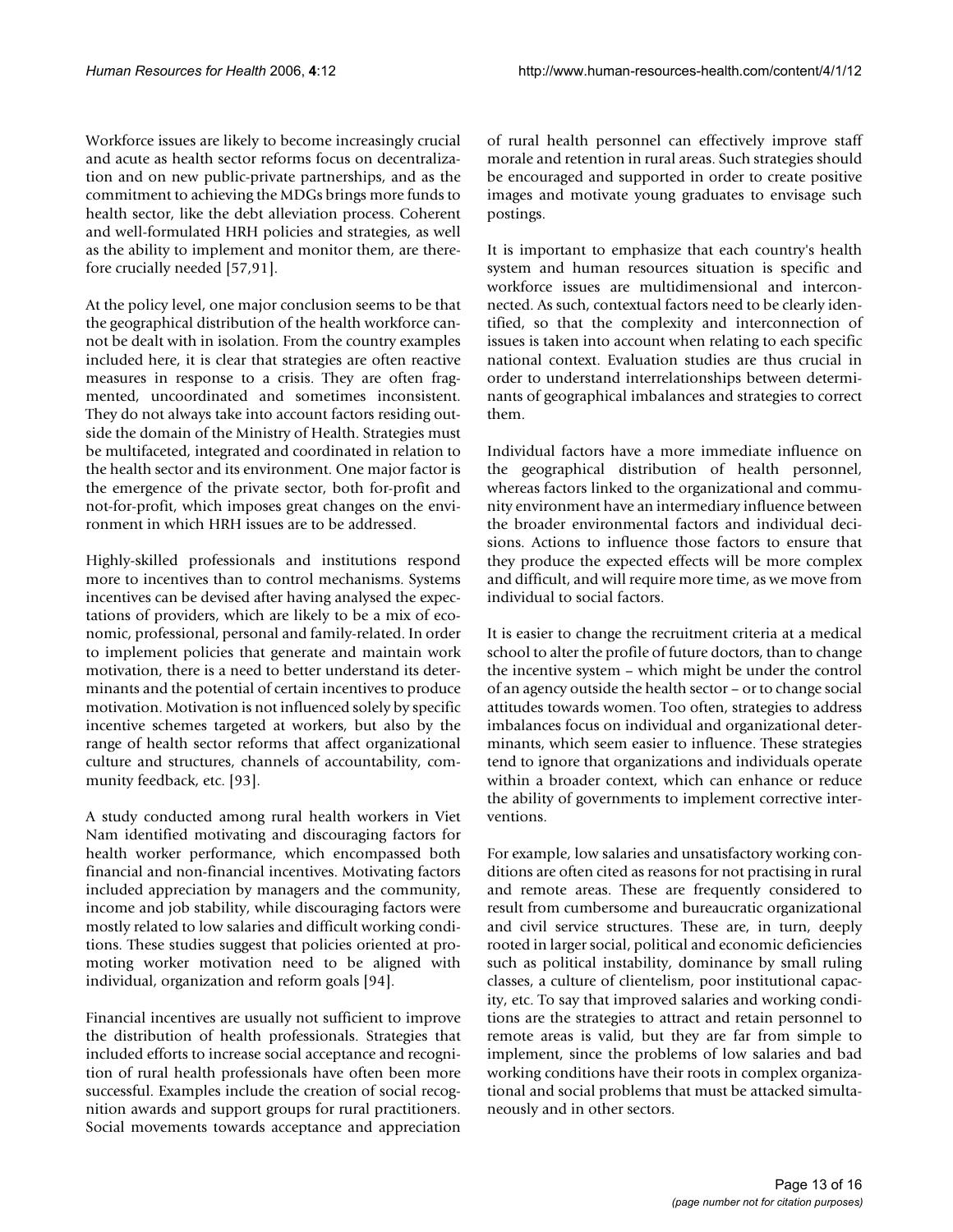Another example would be gender imbalances, which influence the geographical distribution because women tend to avoid rural and remote areas. These reflect socially and culturally defined roles for males and females [95] and will be corrected if and when these definitions change. In other words, interventions that attempt to alter basic economic, political and social structures are likely to achieve long-term, sustainable results, but they are much more complex and take longer to produce results. Ultimately, only equitable socioeconomic conditions for rural compared to urban areas, adequate investment in human resources, and stable and legitimate political institutions are the basis for achieving a balanced distribution of the health workforce.

## **Competing interests**

The author(s) declare that they have no competing interests.

## **Authors' contributions**

MCF searched the literature. The authors participated equally in the analysis of materials and in the writing of the article.

## **Acknowledgements**

The authors would like to thank Paulo Ferrinho, Tim Martineau, Felix Rigoli, Steven Simoens and Pascal Zurn for their valuable comments.

#### **References**

- 1. Koblinsky M, Campbell O, Heichelheim J: **[Organizing delivery](http://www.ncbi.nlm.nih.gov/entrez/query.fcgi?cmd=Retrieve&db=PubMed&dopt=Abstract&list_uids=10361757) [care: what works for safe motherhood?](http://www.ncbi.nlm.nih.gov/entrez/query.fcgi?cmd=Retrieve&db=PubMed&dopt=Abstract&list_uids=10361757)** *Bulletin of the World Health Organization* 1999, **77(5):**399-406.
- 2. Tinker A, Koblinsky M: *Making Motherhood Safe* Washington, DC: World Bank; 1993.
- 3. Frenk J: **The concept and measurement of accessibility.** In *Health Service Research: An Anthology* Edited by: White K. Washington, DC: Pan American Health Organization; 1992:824-855.
- 4. Nigenda G, Machado H: **From state to market: the Nicaraguan labour market for health personnel.** *Health Policy and Planning* 2000, **15(3):**312-318.
- 5. World Health Organization: *World Health Report. Geneva* 2000.
- 6. Chomitz K, Setiadi G, Azwar A: **What Do Doctors Want?** In *Developing Strategies for Doctors to Serve in Indonesia's Rural and Remote Areas. Policy Research Working Paper no. 1888* Washington, DC: World Bank; 1998.
- 7. Bangladesh Ministry of Health and Family Welfare: *Human Resources Development in Health and Family Planning in Bangladesh: A Strategy for Change* Dhaka: Human Resources Development Unit; 1997.
- 8. Machado M, ed: *Os Médicos no Brasil: um Retrato da Realidade* Rio de Janeiro: Editora Fiocruz; 1997.
- 9. World Health Organization: *Inter-country Consultation on Development of Human resources in Health in the African Region* Brazzaville: WHO Regional Office for Africa; 1997.
- 10. **Ghana Health Services** [<http://www.ghanahealthservice.org>]
- 11. OECD: *Geographical Imbalances of HRHC: Size, determinants and policy responses* Paris: Working Party on Social Policy, Human Resources for Health Care Systems; 2002.
- 12. Cercone J, Antoine JJ St: **Reform of the Mexican healthcare system.** In *Mexico: A Comprehensive Development Agenda For The New Era* Edited by: Giugale M, Lafourcade O, Nguyen V. Washington, DC: World Bank; 2001:409-431.
- 13. Van Lerberghe W, Ferrinho P, Conceição C, Van Damme W: **[When](http://www.ncbi.nlm.nih.gov/entrez/query.fcgi?cmd=Retrieve&db=PubMed&dopt=Abstract&list_uids=12163923) [staff is underpaid: dealing with the individual coping strate](http://www.ncbi.nlm.nih.gov/entrez/query.fcgi?cmd=Retrieve&db=PubMed&dopt=Abstract&list_uids=12163923)[gies of health personnel.](http://www.ncbi.nlm.nih.gov/entrez/query.fcgi?cmd=Retrieve&db=PubMed&dopt=Abstract&list_uids=12163923)** *Bulletin of the World Health Organization* 2002, **80(7**581-584 [[http://www.who.int/bulletin/pdf/2002/bul-7-E-](http://www.who.int/bulletin/pdf/2002/bul-7-E-2002/80(7)581-584.pdf)[2002/80\(7\)581-584.pdf\]](http://www.who.int/bulletin/pdf/2002/bul-7-E-2002/80(7)581-584.pdf).
- 14. Zurn P: *Imbalances in the Health Workforce: Briefing Paper* Geneva: World Health Organization; 2002.
- 15. AMWAC (Australian Medical Workforce Advisory Committee): *Medical Workforce Supply and Demand in Australia: a discussion paper. North Sydney: Australian Institute of Health Report* [\[http://](http://amwac.health.nsw.gov.au/amwac/amwac/pdf/supply&demand98.pdf) [amwac.health.nsw.gov.au/amwac/amwac/pdf/supply&demand98.pdf\]](http://amwac.health.nsw.gov.au/amwac/amwac/pdf/supply&demand98.pdf).
- 16. Zaidi A: **The urban bias in health facilities in Pakistan.** *Social Science and Medicine* 1985, **20(5):**473-482.
- 17. Zaidi A: **Why medical students will not practice in rural areas: evidence from a survey.** *Social Science and Medicine* 1996, **22(5):**527-533.
- 18. CREDES: *Les Nouvelles Orientations en matière d'exercice des Professions de la Santé* Abidjan: République de Côte d'Ivoire, Ministère de la Santé Publique; 1996.
- 19. BCMA (British Columbia Medical Association): *Attracting and Retaining Physicians in Rural British Columbia. Report of the BCMA Rural Issues Committee. Vancouver* 1998 [\[http://www.bcma.org/public/](http://www.bcma.org/public/news_publications/publications/policy_papers/AttractingRetaining/RuralPhysicianRetainment.pdf) [news\\_publications/publications/policy\\_papers/AttractingRetaining/](http://www.bcma.org/public/news_publications/publications/policy_papers/AttractingRetaining/RuralPhysicianRetainment.pdf) [RuralPhysicianRetainment.pdf](http://www.bcma.org/public/news_publications/publications/policy_papers/AttractingRetaining/RuralPhysicianRetainment.pdf)].
- 20. Hammer J, Jack W: *The Design Of Incentives For Health Care Providers In Developing Countries: Contracts, Competition And Cost-Control. Policy Research Paper No. 2547* Washington, DC: World Bank; 2001.
- 21. Rutkowski J: **The labor market in the health care sector: selected issues. Unpublished paper.** Washington, DC: The World Bank; 2003.
- 22. Dionne G, Langlois A, Lemire N: **[More on the geographical dis](http://www.ncbi.nlm.nih.gov/entrez/query.fcgi?cmd=Retrieve&db=PubMed&dopt=Abstract&list_uids=10285443)[tribution of physicians.](http://www.ncbi.nlm.nih.gov/entrez/query.fcgi?cmd=Retrieve&db=PubMed&dopt=Abstract&list_uids=10285443)** *Journal of Health Economics* 1987, **6(4):**365-374.
- 23. Bolduc D, Fortin B, Fournier MA: **The effect of incentive policies on the practice location of doctors: a Multinomial Probit Analysis.** *Journal of Labor Economics* 1986, **14(4):**703-732.
- 24. Grytten J, Skau I, Sorensen R, Aasland O: **[What does effect the](http://www.ncbi.nlm.nih.gov/entrez/query.fcgi?cmd=Retrieve&db=PubMed&dopt=Abstract&list_uids=11109359) [general practitioners' choice of contract and plans to relo](http://www.ncbi.nlm.nih.gov/entrez/query.fcgi?cmd=Retrieve&db=PubMed&dopt=Abstract&list_uids=11109359)[cate?](http://www.ncbi.nlm.nih.gov/entrez/query.fcgi?cmd=Retrieve&db=PubMed&dopt=Abstract&list_uids=11109359)** *Tidsskr Nor Laegeforen* 2000, **120(26):**3134-3139.
- 25. Baer LD, Gesler WM, Konrad TR: **The wineglass model: tracking the locational histories of health professionals.** *Social Science and Medicine* 2000, **50(3):**317-329.
- 26. Ferrinho P, Van Lerberghe W: **Providing health care under adverse conditions: Health personnel performance & individual coping strategies.** In *Studies in Health Services Organisation & Policy* Issue 16 Antwerpen: ITG Press; 2000.
- 27. Bilodeau H, Leduc N: **[Recension des principaux facteurs](http://www.ncbi.nlm.nih.gov/entrez/query.fcgi?cmd=Retrieve&db=PubMed&dopt=Abstract&list_uids=14669643) [d'attraction, d'installation et de maintien des medecins en](http://www.ncbi.nlm.nih.gov/entrez/query.fcgi?cmd=Retrieve&db=PubMed&dopt=Abstract&list_uids=14669643) [regions eloignees.](http://www.ncbi.nlm.nih.gov/entrez/query.fcgi?cmd=Retrieve&db=PubMed&dopt=Abstract&list_uids=14669643)** *Cahiers de Sociologie et de Demographie Medicales* 2003, **43(3):**485-504.
- 28. Doescher M, Ellsbury K, Hart L: **[The distribution of rural female](http://www.ncbi.nlm.nih.gov/entrez/query.fcgi?cmd=Retrieve&db=PubMed&dopt=Abstract&list_uids=10981362) [generalist physicians in the United States.](http://www.ncbi.nlm.nih.gov/entrez/query.fcgi?cmd=Retrieve&db=PubMed&dopt=Abstract&list_uids=10981362)** *Journal of Rural Health* 2000, **16(2):**111-118.
- 29. Bowman M, Gross ML: **[Overview of research on women in](http://www.ncbi.nlm.nih.gov/entrez/query.fcgi?cmd=Retrieve&db=PubMed&dopt=Abstract&list_uids=3094083) [medicine – issues for public policymakers.](http://www.ncbi.nlm.nih.gov/entrez/query.fcgi?cmd=Retrieve&db=PubMed&dopt=Abstract&list_uids=3094083)** *Public Health Rep* 1986, **101(5):**513-521.
- 30. Chaudhury N, Hammer J: Ghost doctors: absenteeism in Bang**ladesh health facilities.** 2003 [\[http://econ.worldbank.org/wdr/](http://econ.worldbank.org/wdr/wdr2004/library/doc?id=29809) [wdr2004/library/doc?id=29809](http://econ.worldbank.org/wdr/wdr2004/library/doc?id=29809)].
- 31. Dovlo D: **Retention and deployment of health workers and professionals in Africa.** *Report for the Consultative meeting on Improving Collaboration between Health Professions and Governments in Policy Formulation and Implementation of Health Sector. Addis Ababa, Ethiopia* . January 28 – February 1, 2002.
- 32. Ferrinho P, Van Lerberghe W, Julien M, Fresta E, Gomes A, Dias F: **How and why public sector doctors engage in private practice in Portuguese-speaking African countries.** *Health Policy and Planning* 1998, **13:**332-338.
- 33. Filmer D, Hammer J, Princhett L: **Weak Links in the Chain II: a prescription for health policy in poor countries.** *The World Bank Observer* 2002, **17(1):**47-66.
- 34. Fresta E, Fresta M, Ferrinho P: **The internal brain.drain in the Angolan health sector.** In *Providing Health Care Under Adverse Conditions: Health Personnel Performance & Individual Coping Strategies. Edited by Ferrinho P, W Van Lerberghe W., Studies in Health Services Organisation & Policy* Issue 16 Antwerpen: ITG Press; 2000:45-53.
- 35. Oreilly M: **Take some action, take some risk.** *Can Med Assoc J* 1997, **157:**936-937.
- 36. Wibulpolprasert S: **Inequitable distribution of doctors: can it be solved?** *Human Resources Development Journal* 1999, **3(1):**2-22.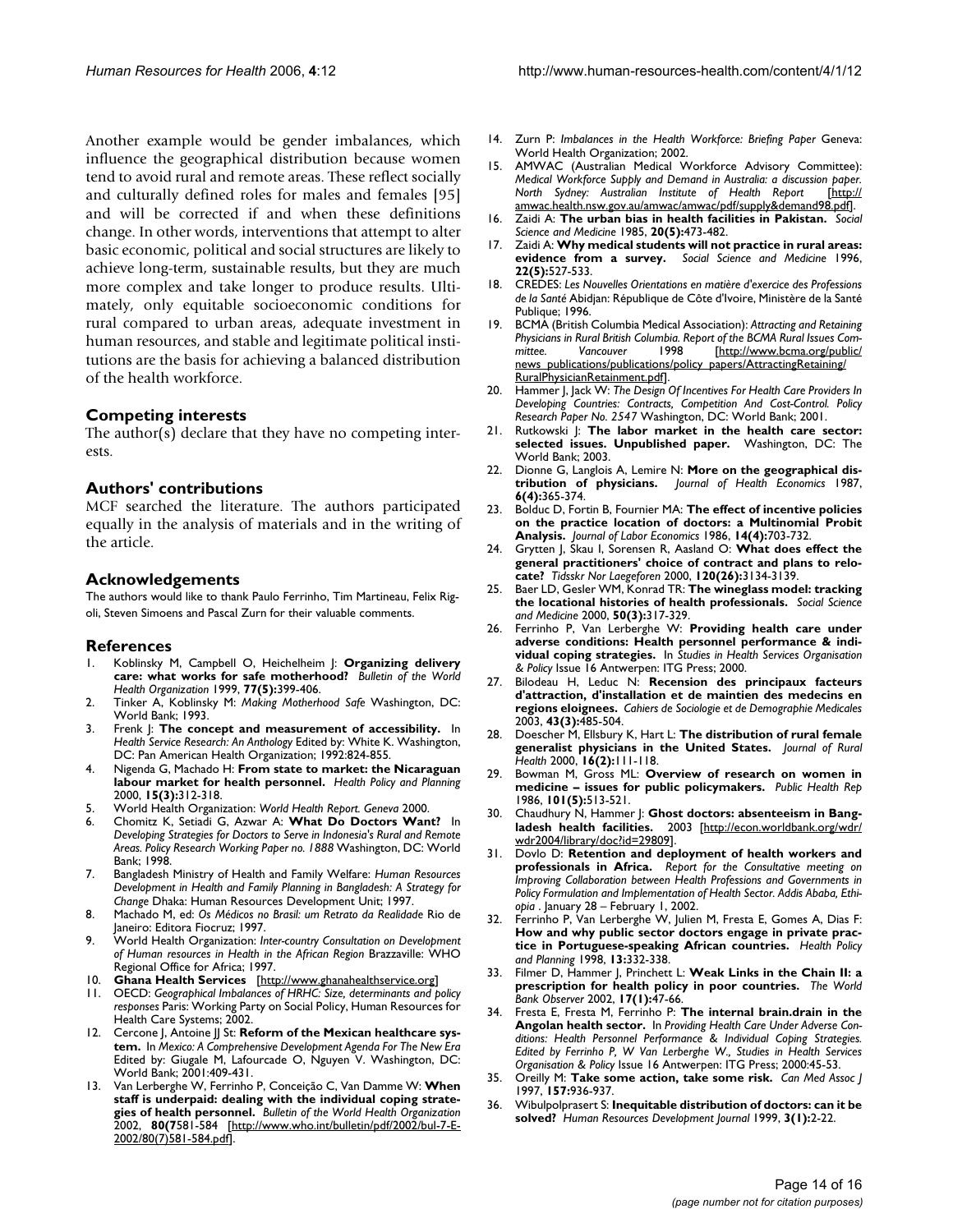- 37. Wibulpolprasert S, Pengpaibon P: **Integrated strategies to tackle the inequitable distribution of doctors in Thailand: four decades of experience.** *Human Resources for Health* 2002, **1(12):**.
- 38. Rosenblatt R, Whitcomb M, Cullen T, Lishner D, Hart G: **[Which](http://www.ncbi.nlm.nih.gov/entrez/query.fcgi?cmd=Retrieve&db=PubMed&dopt=Abstract&list_uids=1308662) [medical schools produce rural physicians.](http://www.ncbi.nlm.nih.gov/entrez/query.fcgi?cmd=Retrieve&db=PubMed&dopt=Abstract&list_uids=1308662)** *JAMA* 1992, **268(12):**1559-65.
- 39. Padarath A, Chamberlain C, McCoy D, Ntuli A, Rowson M, Loewenson R: *Health Personnel in Southern Africa: Confronting Maldistribution and Brain Drain. EQUINET Discussion Papers, Harare, Equinet* 2003.
- 40. Fournier M: **Les politiques de main-d'œuvre médicale au Québec : bilan 1970-2000.** *Ruptures (revue transdisciplinaire en santé)* 2001, **7(2):**79-98.
- 41. **Programa Saude da Familia** [[http://dtr2004.saude.gov.br/dab/\]](http://dtr2004.saude.gov.br/dab/)
- 42. Bryant J: **Education and Training of Health Professionals for the Emerging Challenges of Africa.** *Report for the Consultative meeting on Improving Collaboration between Health Professions and Governments in Policy Formulation and Implementation of Health Sector. Addis Ababa, Ethiopia* . January 28 – February 1, 2002.
- 43. Carty R: **The changing face of nursing.** *Paper presented at Trends and innovations in health professions education: building comprehensive and sustainable reforms. Salzburg* . July 3-10, 2002
- Joint Commission on Accreditation of Healthcare Organizations.: *Health Care at the Crossroads: Strategies for addressing the evolving nursing crisis***.** *Oakbrook Terrace, IL* 2001.
- 45. Bundred PE, Levitt C: **Medical migration: who are the real losers?** *The Lancet* 2000, **356:**245-246.
- 46. Mufti MH: *Healthcare Development Strategies in the Kingdom of Saudi Arabia* New York: Kluwer Academic; 2000.
- 47. Dovlo D, Nyonator F: **Migration by graduates of the University of Ghana Medical School: a preliminary rapid appraisal.** *The Human Resources for Health Development Journal* 1999, **3(1):**40-51.
- 48. Mutizawa-Manziga D: **The impact of health sector reform on public sector health worker motivation in Zimbabwe.** In *Major applied research 5. Working paper 4* Bethesda, MD: Partnership for health reform. ABT Associates; 1998.
- 49. Buerhaus P: **[Is another RN Shortage Looming.](http://www.ncbi.nlm.nih.gov/entrez/query.fcgi?cmd=Retrieve&db=PubMed&dopt=Abstract&list_uids=9648133)** *Nursing Outlook* 1998, **46:**103-108.
- 50. Shields M, Ward M: **Improving nurse retention in the National Health Service in England: the impact of job satisfaction on intentions to quit.** *Journal of Health Economics* 2001:20677-701.
- 51. DFID (Department for International Development): *Better Health for poor people: strategies for achieving the international development targets. London* 2000.
- 52. Kinoti S, Tawfik L: **The impact of HIV/AIDS on the health sector in Sub-Saharan Africa: the issue of human resources.** In *Report for the SARA (Support for Analysis and Research in Africa) project* Academy for Education development. Washington, DC; 2001 in press.
- 53. Egger D, Adams O: **Imbalances in human resources for health: can policy formulation and planning make a difference?** *The Human Resources for Health Development Journal* 1998, **2(1):** [[http://](http://www.moph.go.th/ops/hrdj/) [www.moph.go.th/ops/hrdj/\]](http://www.moph.go.th/ops/hrdj/).
- 54. World Health Organization Regional Office for Africa: *Building Strategic Partnership in Education and Health in Africa: Consultative meeting on improving collaboration between health professionals, governments, and other stakeholders in human resources for health development* Addis Ababa; 2002.
- 55. Dovlo D: **Health sector reform and deployment, training and motivation of human resources towards equity in health care: issues and concerns in Ghana.** *The Human Resources for Health Development Journal* 1998, **2(1):** [[http://www.moph.go.th/ops/](http://www.moph.go.th/ops/hrdj/) [hrdj/](http://www.moph.go.th/ops/hrdj/)].
- 56. Lieberman S: *Decentralization and health in the Phillipines and Indonesia: an interim report. East Asia rebounds, but how far? Regional Review* Washington, DC: World Bank; 2002.
- 57. Kolehmainen-Aitken R: **Decentralization and human resources: implications and impact.** *The Human Resources for Health Development Journal* 1998, **2(1):** [<http://www.moph.go.th/ops/hrdj/>].
- 58. Svitone E, Garfield R, Vasconcelos MI, Craveiro VA: **[Primary health](http://www.ncbi.nlm.nih.gov/entrez/query.fcgi?cmd=Retrieve&db=PubMed&dopt=Abstract&list_uids=10893969) [care lessons from the Northeast of Brazil: the Agentes de](http://www.ncbi.nlm.nih.gov/entrez/query.fcgi?cmd=Retrieve&db=PubMed&dopt=Abstract&list_uids=10893969) [Saude program.](http://www.ncbi.nlm.nih.gov/entrez/query.fcgi?cmd=Retrieve&db=PubMed&dopt=Abstract&list_uids=10893969)** *Rev Panam Salud Publica* 2000, **7(5):**293-302.
- 59. Perez JA: **Discussion. In: Wilbulpolprasert S:** *Inequitable distribution of doctors: Can it be solved? The Human Resources For Health Development Journal* 1999, **3(1):**.
- 60. Standing H, Baume E: **Equity, equal opportunities, gender and organization performance.** In *Paper presented for the Workshop on*

*Global Health Workforce Strategy: Annecy, France* Geneva: World Health Organization; 2000. 9-12 December 2000.

- 61. Hossain K: **Survey of the Existing Health Workforce of the Ministry of Health in Bangladesh.** *The Human Resources for Health Development Journal* 1998, **2(2):**.
- 62. World Bank: *India, raising the sights better health systems for India's poor. Health, Nutrition and Population Unit, South Asia Region, report no. 22304* Washington, DC: World Bank; 2001.
- 63. Dagnew M, Seboxa T, Goldhagen J: **[Attitude of medical students](http://www.ncbi.nlm.nih.gov/entrez/query.fcgi?cmd=Retrieve&db=PubMed&dopt=Abstract&list_uids=1396617) [to future practice characteristics.](http://www.ncbi.nlm.nih.gov/entrez/query.fcgi?cmd=Retrieve&db=PubMed&dopt=Abstract&list_uids=1396617)** *Ethiopian Medical Journal* 1992, **30(3):**151-157.
- 64. PAHO (Pan American Health Organization): *Health in the Americas* 2002 [<http://www.paho.org>]. Washington, DC
- 65. Ndulu BJ: **Human capital flight: stratification, globalization, and the challenges to tertiary education in Africa.** 2002 in press.
- 66. Shinn D: *Reversing the Brain Drain in Ethiopia* Keynote address delivered to the Ethiopian North American Health Professionals Association. Alexandria, VA; 2002. Nov, 23 2002
- 67. Martineau T, Decker K, Bundred P: **Briefing note on international migration of health professionals: leveling the playing field for developing country health systems.** *Liverpool: Liverpool School of Tropical Medicine* 2002 [[http://www.liv.ac.uk/lstm/research/docu](http://www.liv.ac.uk/lstm/research/documents/InternationalMigrationBriefNote.pdf) [ments/InternationalMigrationBriefNote.pdf](http://www.liv.ac.uk/lstm/research/documents/InternationalMigrationBriefNote.pdf)].
- 68. The Economist: **Special report: outward bound emigration.** *The Economist* 2002:29-32.
- 69. Adams O, Kinnon C: *Measuring Trade Liberalization against Public Health Objectives: the Case of Health Services* Geneva: World Health Organization, Task Force on Health Economics; 1997.
- 70. OECD (Organization for Economic Cooperation and Development): **International migration of physicians and nurses in OECD countries: cause, barriers, and impacts.** In *Unpublished paper discussed at Expert Meeting* OECD Paris. 16-18th December 2002.
- 71. Ghana Ministry of Health: *Human Resource Policies and Strategies for the Health Sector 2002-2006. Accra* 2002.
- 72. Dzvimbo P: **"The International Migration of Skilled Human Capital from Developing Countries.".** *Paper presented at the Africa regional training conference entitled Improving Tertiary Education in Sub-Saharan Africa: Things that Work! held in Accra, Ghana on September 23-25, 2003* [\[http://www.worldbank.org/afr/teia\]](http://www.worldbank.org/afr/teia).
- 73. The Network: *Community Partnerships for Health through Innovative Education, Service, and Research* [[http://www.network.unimaas.nl\]](http://www.network.unimaas.nl).
- 74. Associated Press: **Bill to encourage training of nurses signed by** Bush. The Baltimore Sun . August 2, 2002
- 75. Dixit H: **Training of doctors in Nepal.** *The Human Resources for Health Development Journal* 1998, **2(1):** [[http://www.moph.go.th/ops/](http://www.moph.go.th/ops/hrdj/) [hrdj/](http://www.moph.go.th/ops/hrdj/)].
- 76. Kahssay H: *Community Health Workers: The Way Forward* Geneva: World Health Organization; 1998.
- 77. Islam A, Wakai S, Ishikawa N, Chowdhury A, Vaughan P: **[Cost-effec](http://www.ncbi.nlm.nih.gov/entrez/query.fcgi?cmd=Retrieve&db=PubMed&dopt=Abstract&list_uids=12132000)[tiveness of community health workers in tuberculosis con](http://www.ncbi.nlm.nih.gov/entrez/query.fcgi?cmd=Retrieve&db=PubMed&dopt=Abstract&list_uids=12132000)[trol in Bangladesh.](http://www.ncbi.nlm.nih.gov/entrez/query.fcgi?cmd=Retrieve&db=PubMed&dopt=Abstract&list_uids=12132000)** *Bulletin of the World Health Organization* 2002, **80(6):**445-450.
- 78. Cesar J, Cavaletti M, Lima G, Houthausen R: **Can the community health workers reduce the utilization of health services for children under five years.** In *Research Paper no. 152* Cambridge, MA: Harvard School of Public Health; 1998.
- Sauerborn R, Nougtara A, Diesfeld H: Low utilization of commu**nity health workers: results from household interview survey in Burkina Faso.** *Social Science and Medicine* 1989, **29(10):**1163-1174.
- 80. Rabinowitz H: **Recruitment, retention and follow-up of graduates of a program to increase the number of family physicians in rural and underserved areas.** *NEJM* 1993:328934-939.
- Rabinowitz H: [A program to increase the number of family](http://www.ncbi.nlm.nih.gov/entrez/query.fcgi?cmd=Retrieve&db=PubMed&dopt=Abstract&list_uids=9918481) **[physicians in rural and underserved areas: impact after 22](http://www.ncbi.nlm.nih.gov/entrez/query.fcgi?cmd=Retrieve&db=PubMed&dopt=Abstract&list_uids=9918481) [years.](http://www.ncbi.nlm.nih.gov/entrez/query.fcgi?cmd=Retrieve&db=PubMed&dopt=Abstract&list_uids=9918481)** *JAMA* 1999, **281(3):**255-260.
- 82. Almeida M, Feuerwerker M, Llanos MC, ed: *Education of Health Professionals in Latin America. Theory and Practice in a Movement for Change: A Critical look* Maastricht, Netherlands: Network Publications; 2002.
- 83. Chavez M, Camargo L, Feuerwerker M, Tancredi F: **Revisiting the ideario and reformulating the proposal.** In *Education of Health Professionals in Latin America. Theory and Practice in a Movement for Change: A Critical Look* Edited by: Almeida M, Feuerwerker L, Llanos M. Maastricht: Network Publications; 2001:199-218.